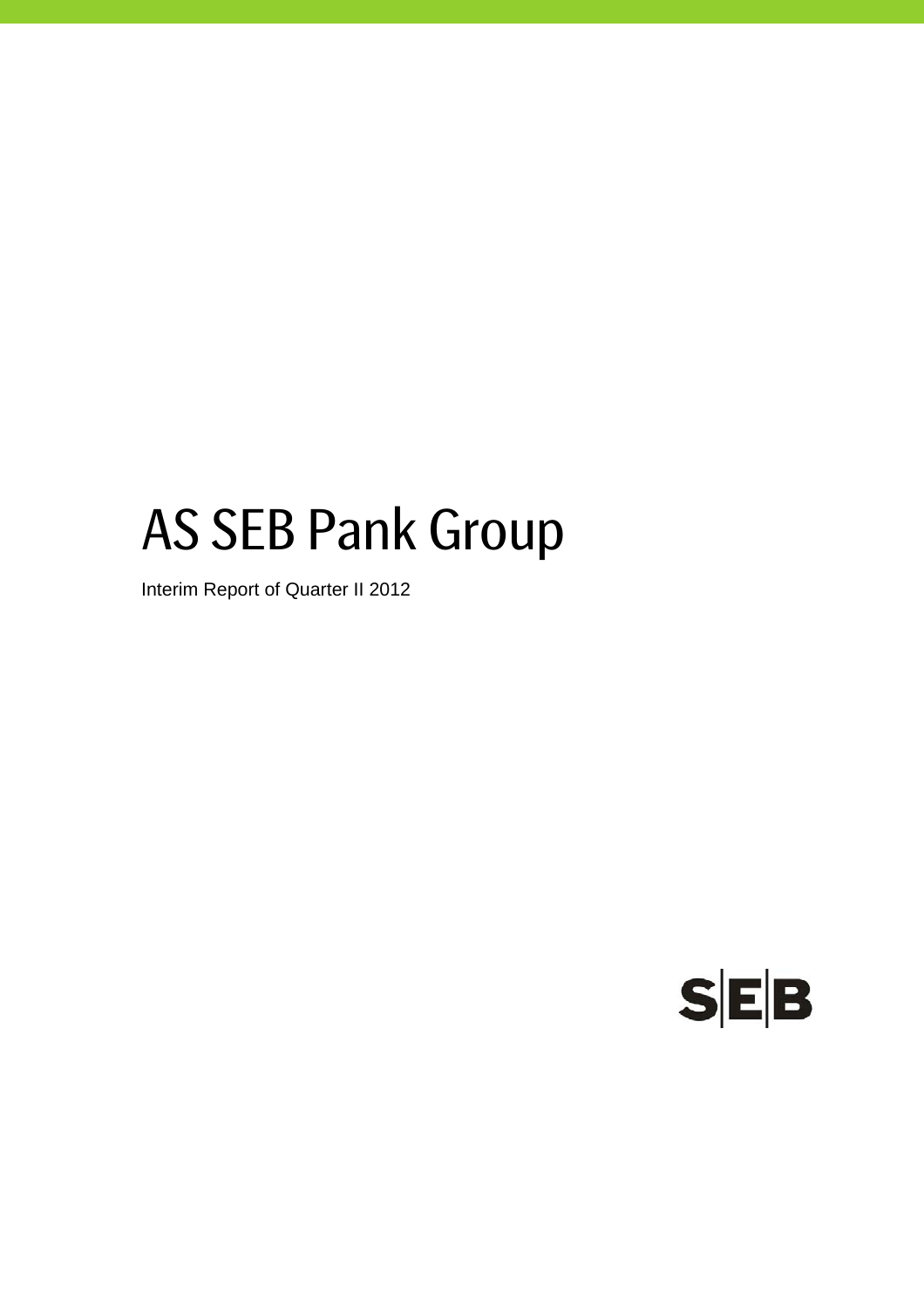#### **Contents** P.

|      | Statement of the Management Board Statement of the Statement of the Management Board                            | 2              |
|------|-----------------------------------------------------------------------------------------------------------------|----------------|
| I.   |                                                                                                                 | 3              |
| 1.   |                                                                                                                 | 3              |
| 2.   |                                                                                                                 | 3              |
| II.  | <b>Management Report</b>                                                                                        | $\overline{4}$ |
| 1.   |                                                                                                                 | 4              |
| 1.1. |                                                                                                                 | $\overline{4}$ |
| 1.2. | Changes in the consolidated group during the accounting period and plans for year 2012                          | 5              |
| 2.   | Highlights                                                                                                      | 5              |
| 3.   |                                                                                                                 | 8              |
| 4.   |                                                                                                                 | 10             |
| 5.   |                                                                                                                 | 10             |
| Ш.   |                                                                                                                 | 12             |
| 1.   | Consolidated income statement                                                                                   | 12             |
| 2.   |                                                                                                                 |                |
| 3.   |                                                                                                                 |                |
| 4.   | Consolidated cash flow statement<br><u>[14]</u> The consolidated cash flow statement                            |                |
| 5.   |                                                                                                                 |                |
| 6.   | Contingent assets and liabilities and commitments ______________________________                                | 16             |
|      |                                                                                                                 | 17             |
|      |                                                                                                                 | 18             |
|      |                                                                                                                 | 18             |
|      |                                                                                                                 |                |
|      |                                                                                                                 |                |
|      |                                                                                                                 | 19             |
|      |                                                                                                                 | 19             |
|      |                                                                                                                 |                |
|      | Note 9 Geographic concentration of financial assets and liabilities<br>20                                       |                |
|      | Note 10 Concentration of financial assets and liabilities by industry sector_________________________________21 |                |
|      |                                                                                                                 | 23             |
|      |                                                                                                                 |                |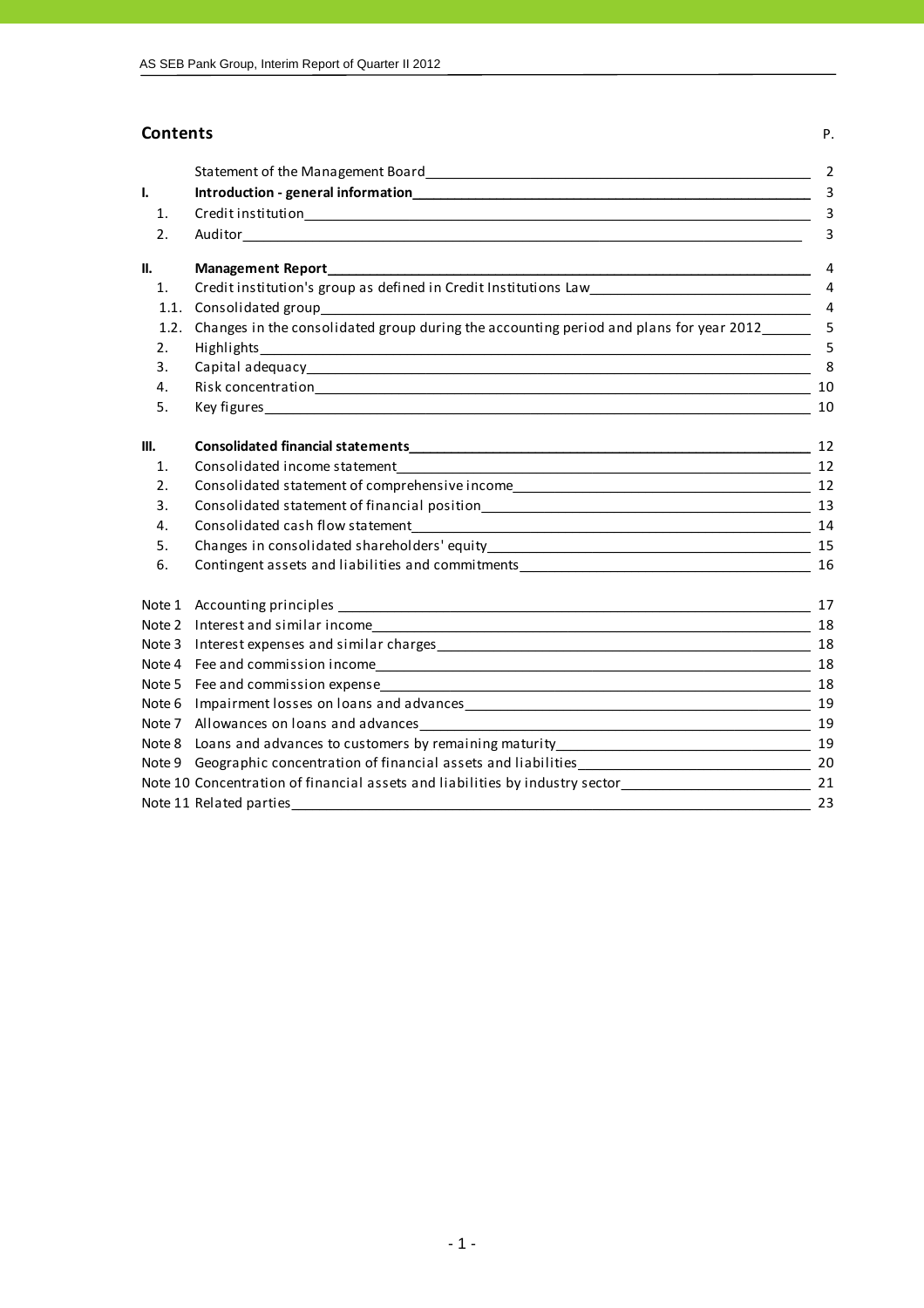# **Statement of the Management Board**

Interim Report of Quarter II 2012 consists of the following parts and reports: Introduction – general information Management Report Consolidated Financial Statements Notes

The financial and other additional information published in the Interim Report of Quarter II 2012 is true and complete. Consolidated financial statements give a true and fair view of the actual financial position, results of operations and cash flows of the Group.

Consolidated financial statements have been compiled in accordance with the International Accounting Standard IAS 34 "Interim financial reporting" and in conformity with the requirements of Eesti Pank for publishing information. AS SEB Pank and subsidiaries of the consolidated group are assumed to be going concern.

Consolidated financial statements for the Quarter II 2012 are not audited.

Riho Unt Chairman of the Management Board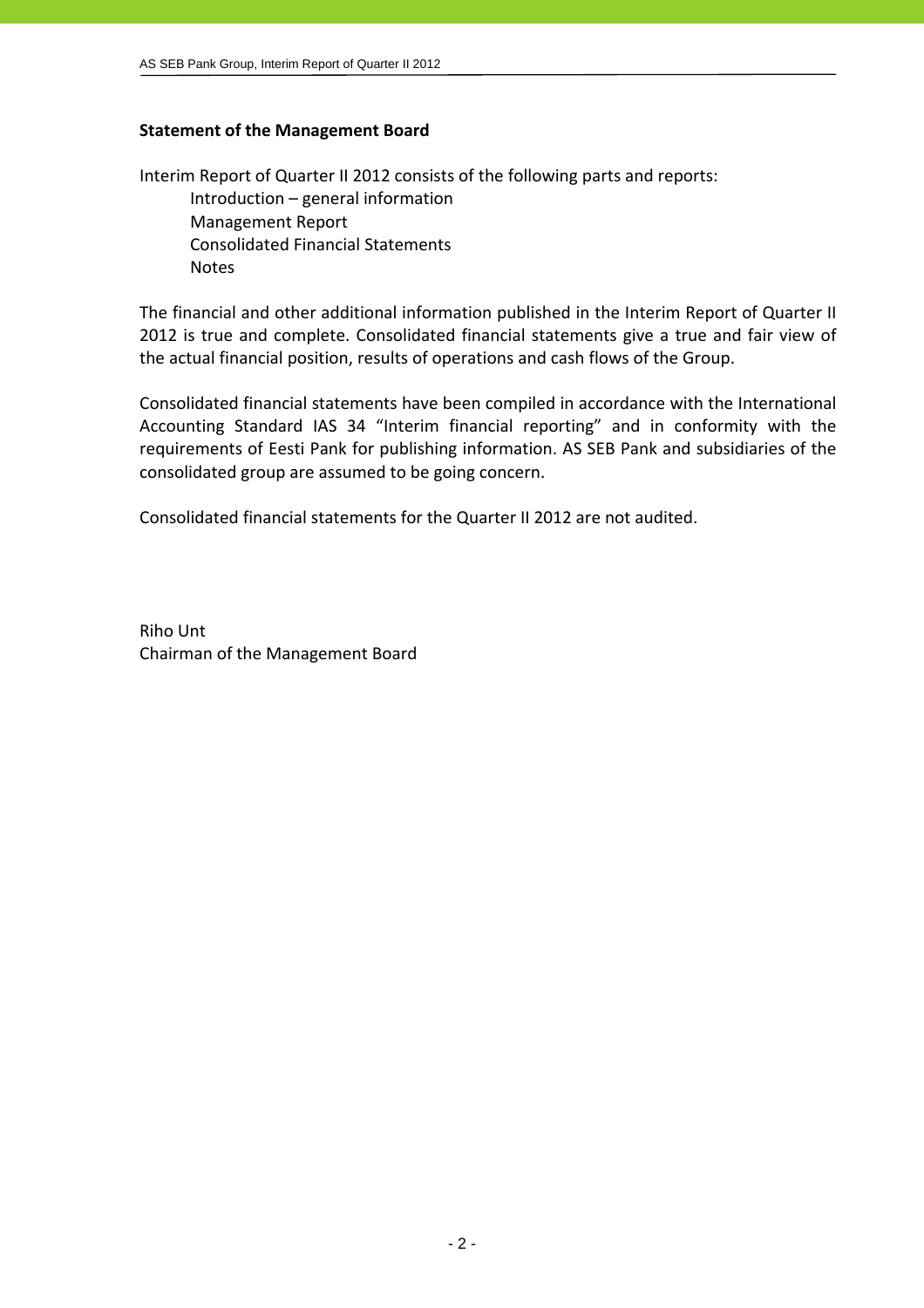## **I. Introduction ‐ general information**

# **1. Credit institution**

Company name AS SEB Pank Registered in Republic of Estonia Registry date 08.12.1995 Phone  $+3726655100$ Fax  $+3726655102$ SWIFT SWIFT ENGINEERING THE STREET e-mail info@seb.ee Internet homepage http://www.seb.ee

# **2. Auditor**

Reporting date 30.06.2012

Address Tornimäe Str. 2, Tallinn 15010, Estonia Registry code 10004252 (Estonian Commercial Register)

Audit company and all the AS PricewaterhouseCoopers Registry code 10142876 (Estonian Commercial Register) Address Pärnu Str. 15, 10141 Tallinn, Estonia

Reporting period 01.01.2012 - 30.06.2012 Reporting currency Euro (EUR), millions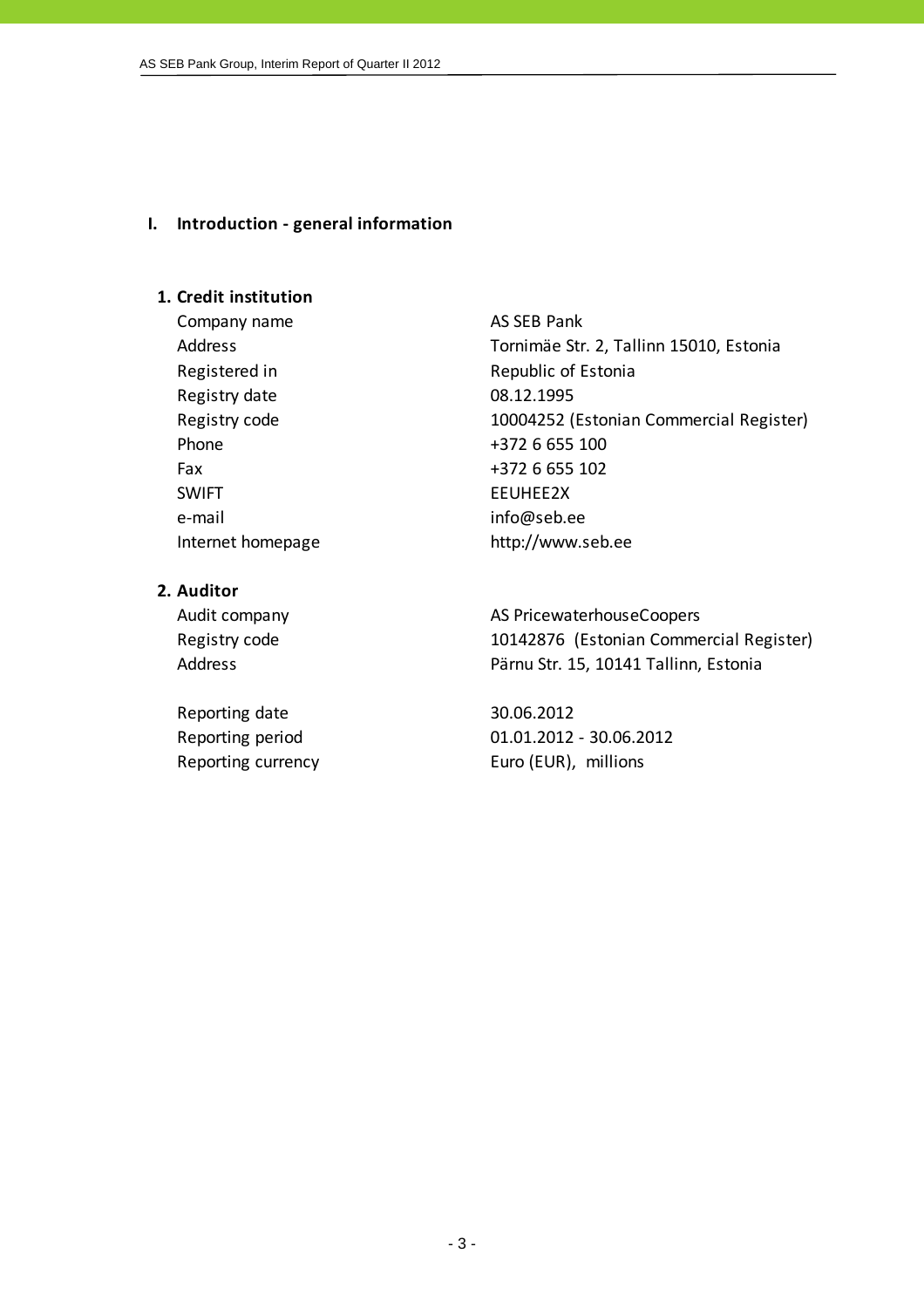# **II. Management Report**

# **1. Credit institution's group as defined in Credit Institutions Law**

# **1.1. Consolidated group**

 $\bf{31.03.12}$ 

| Company name                  | <b>Registry</b><br>code | Reg. date | <b>Address</b>            | <b>Activity</b>                                  | Holding***<br>(%) | At an acqui-<br>sition cost<br>(EURmio) |
|-------------------------------|-------------------------|-----------|---------------------------|--------------------------------------------------|-------------------|-----------------------------------------|
| AS SEB Liising                | 10281767                | 03.10.97  | Tallinn, Tornimäe 2       | Leasing                                          | 100.0%            | 1.5                                     |
| AS SEB Kindlustusmaakler*     | 10723587                | 16.01.01  | Tallinn, Tornimäe 2       | Insurance brokerage                              | 100.0%            | 0.0                                     |
| AS Rentacar*                  | 10303546                | 20.10.97  | Haapsalu, Karja 27        | Leasing                                          | 100.0%            | 0.0                                     |
| AS SEB Varahaldus             | 10035169                | 22.05.96  | Tallinn, Tornimäe 2       | Asset management                                 | 100.0%            | 2.7                                     |
| AS Bangalo                    | 10088272                | 18.10.96  | Tallinn. Tornimäe 2       | Rental of computers                              | 100.0%            | 0.3                                     |
| AS Sertifits eerimiskes kus** | 10747013                | 27.03.01  | Tallinn, Pärnu mnt 141    | Data communication<br>services                   | 25.0%             | 1.0                                     |
| Tieto Estonia Services OÜ **  | 11065244                | 30.08.04  | Tallinn, Tammsaare tee 47 | Information processing<br>and network management | 20.0%             | 0.0                                     |

All enterprises are registered in Estonian Commercial Register.

Parent company of the Group is AS SEB Pank, its activity is banking (information on page 3).

\* Consolidated subsidiaries of AS SEB Liising

\*\* Associates

\*\*\* For all investments the percentage of holding equals to both, the holding from the number of shares as well as from the number of votes.

The "consolidated group" in the meaning of Credit Institutions Law in Estonia and the "Group" for IFRS consolidation purposes are identical.

Non‐profit association SEB Heategevusfond is an association, not belonging to the consolidation group, registered on 06.01.2006. The founders of the association are AS SEB Pank and AS SEB Elu- ja Pensionikindlustus. The association is aimed at raising and distributing funds for charitable cause to organisations, dealing with children, who have been deprived of parental care. Upon dissolution of the association, the assets remaining after satisfaction of the claims of creditors shall be transferred to a non‐profit association or foundation with similar objectives, entered to the list of associations subject to income tax incentive of the Government of the Estonian Republic, or a legal person in public law, state or local government.

Non‐profit association Spordiklubi United is an association, not belonging to the consolidation group, which started from September 2008. The association is founded by AS SEB Pank. The association is aimed at organising on hobby and competition level sport events and organising promotions for advertising of own and supporter´s activities. Upon dissolution of the association, the assets shall be transferred to a non‐profit association, foundation or other persons filling the objectives by articles in public interests.

**5.5**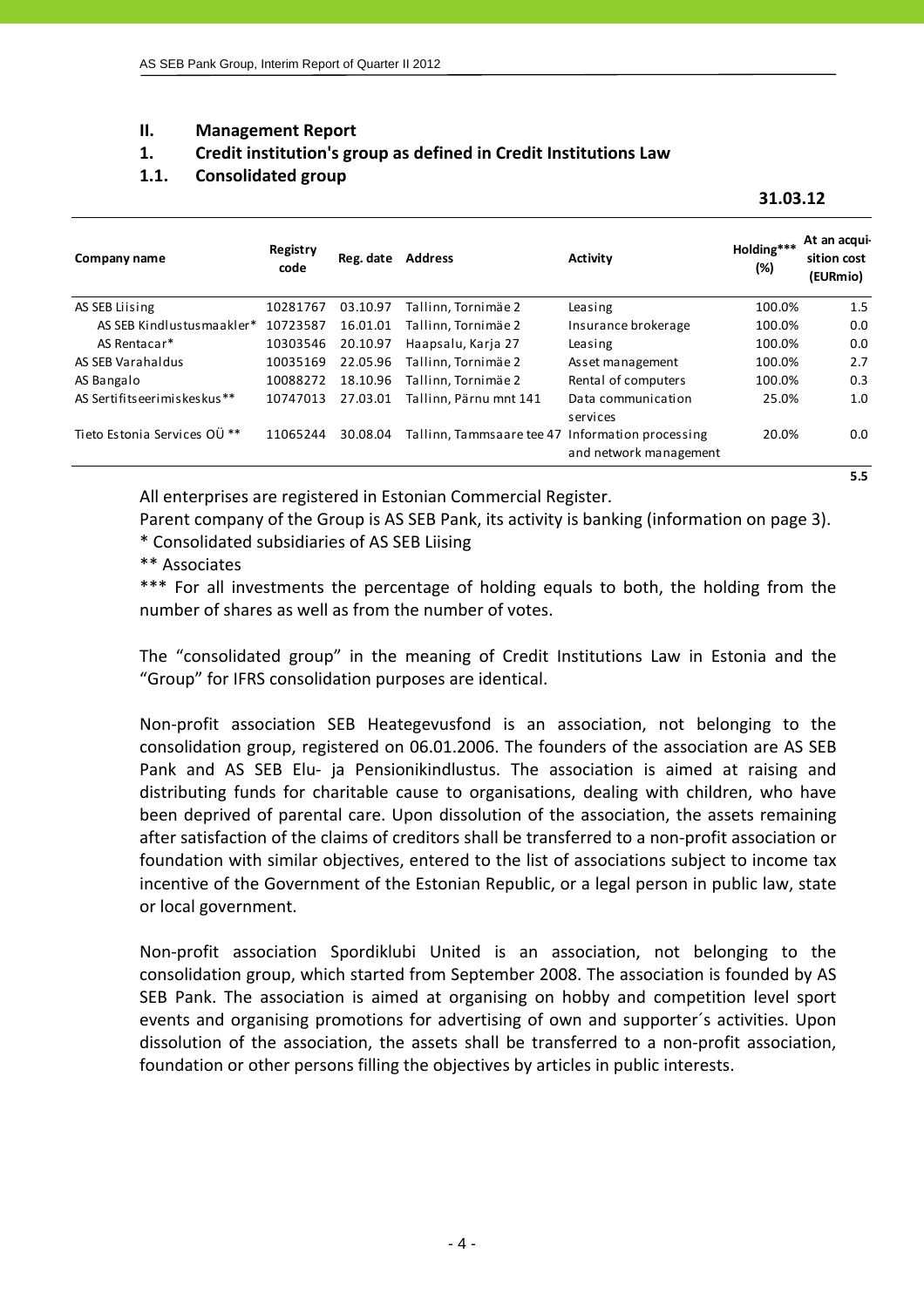# **1.2. Changes in the consolidated group during the accounting period and plans for year 2012**

No such events or trends have occurred by the time of publishing the report, which would affect the strategy of the group in 2012.

# **2. Highlights**

# **Activities geared towards business clients of SEB in the second quarter of 2012.**

 SEB Estonia started to offer its business clients in Estonia financial advisory services, using a specially developed application. The novel application presents an extensive financial analysis of a company in a simple and summarised form. Companies can simulate various scenarios together with their client executive, with a view to identifying risks and new business opportunities. During Q1 more than 120 sessions were held with business clients, in order to help them in evaluating the impact of different risk scenarios on their cash flows and capital structure.

# **Regarding private clients, SEB introduced the following service upgrades in Q2 2012:**

- Starting from April, SEB's portfolio of funds includes the SEB Danish Mortgage Bond Fund, intended for both, the private and business customers, investing mainly in bonds (mortgage bonds) issued by Danish financial institutions and secured with real estate and to smaller extent in government bonds. The Danish mortgage bond market is relatively exceptional and one of the oldest mortgage bond markets on the global scale. The SEB Danish Mortgage Bond Fund is a fund with a low level of risk, primarily intended for a client with a lower risk tolerance who wishes to make investments in bonds with a rating similar to that of government bonds but with a slightly higher yield.
- In May, SEB supplemented its fund selection with four new global funds of funds in the SEB Strategy fund family. The investment philosophy of these is based on the use of seven different asset classes, taking into account the expectations and trends of the market. The goal is to offer clients a more stable rate of return in the long term than the current traditional equity and bond funds have managed to do. Accordingly, we made some changes also in the fund offers. When managing investments, SEB keeps the risk in its focus, both in pension funds and new funds that have been added, which use a similar investment strategy, aiming at the achievement of investment results that are more stable than before.
- SEB offers a borrowing assessment service for private clients. The quick analysis of borrowing capacity provides an assessment of a client's capacity to apply for any loan product – from a credit card to a home loan – if necessary. A private client executive helps the clients to assess their borrowing capacity and, when needed, gives advice regarding loans and other bank services. After receiving an initial assessment, there is time to think and to decide whether and how to use the loan options available to realise the various plans.
- From June, active private clients of SEB can use hire-purchase limits at the SEB partners (stores and service enterprises), amounting from EUR 600 to 1000. A client with a pre-decided limit can sign a hire-purchase contract fast, since the decision on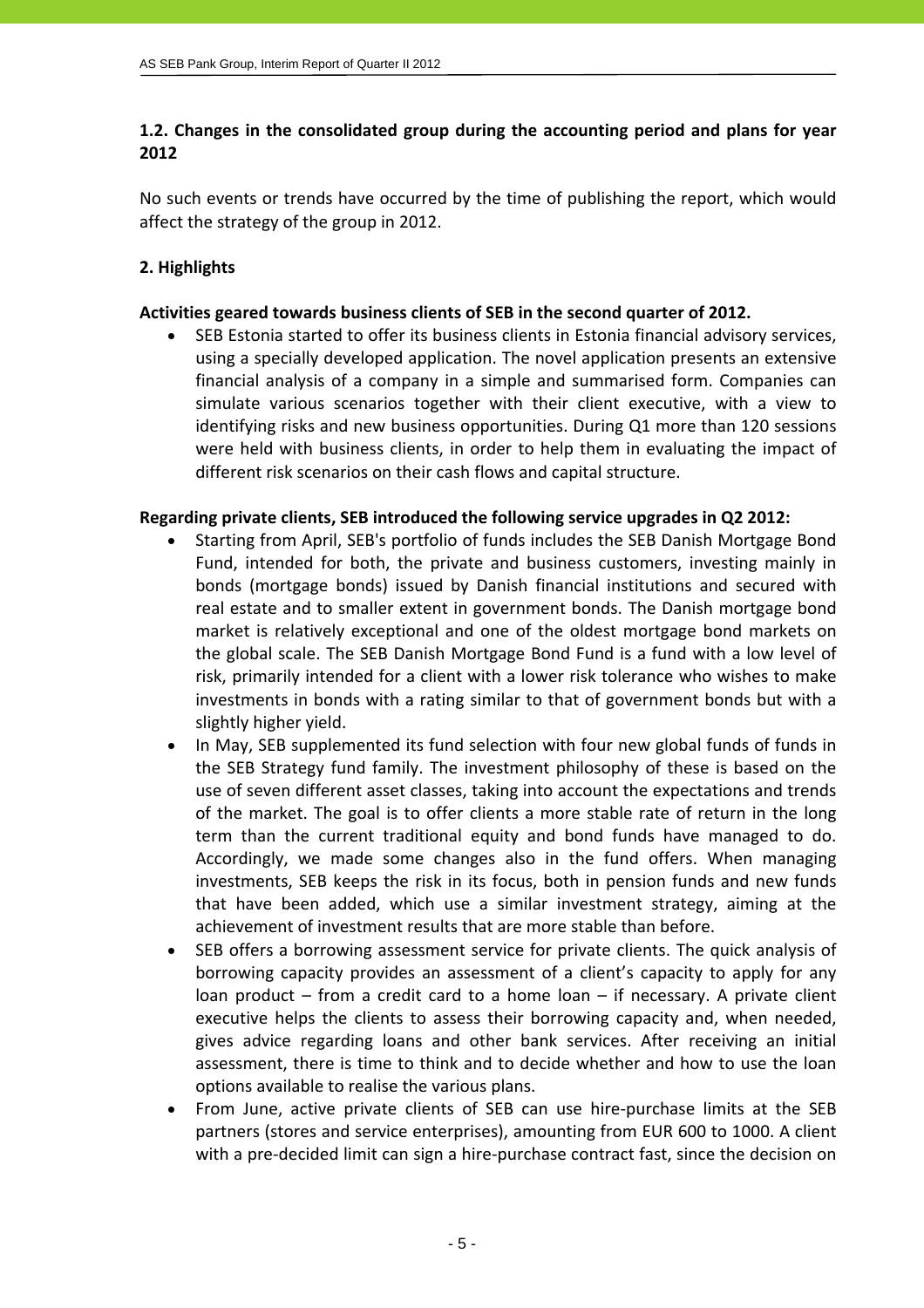granting the hire‐purchase has already been made in advance. Within the pre‐ decided limit the clients can formalise the hire‐purchase contract for one purchase at our hire‐purchase partners.

# **SEB arranged three media mornings with powerful messages in Q2 2012**

In April, the three Baltic states gave an overview of the **economic analysis of the SEB Baltic households** (SEB Baltic Household Outlook ‐ BHO), which in addition to the economic trends of the three countries compares also their impact on households – on employment, changes in salary and earnings, activity of borrowing and saving trends, etc. BHO is presented twice a year. Estonian side of the BHO was presented by Estonian expert Triin Messimas, the development manager of private individuals.

At the beginning of June, SEB, as the long‐term spokesman of pension issues at the Estonian market, raised a topic "**Estonian pension system needs another EUR 18 billion**". According to SEB's forecast, EUR 30 billion will need to be accumulated in the 2nd and 3rd pension pillars by 2040 for this generation to receive a pension they can live on. Over the past ten years, approximately EUR 1 billion has been accumulated in the pension pillars. At this rate, the next thirty years will see the value of pension assets reach EUR 12 billion, which, however, will not be enough for all the people of Estonia to receive a pension.

At the end of June we introduced the loan survey, conducted among the SEB clients, which indicates that the clients who have taken out loans are aware of and fear the loan‐related risks. While in 2005, just 18% of the home loan clients also signed an insurance contract when they took out a loan, then since 2010, the percentage of loan clients who do that has risen to 85%. Still, the families, who have taken a home loan are optimistic and just a small portion of home loans is aimed at investing into real estate.

In Q2, also several recreational sports events took place: SEB  $25<sup>th</sup>$  May Run,  $30<sup>th</sup>$  Tartu Running Marathon,  $31^{st}$  Tartu Cycling Race. SEB is contributing to the spreading of recreational sports across Estonia.

SEB supports Estonia's leading **business plan competition "Ajujaht"** (brainhunt), aimed at contributing to the creation of new knowledge‐based companies and boosting the business skills of students and young scientists. Eight finalists of the 2012 competition were selected in March and in April, Raybike was announced as the winner of Ajujaht 2012!

# **What has the bank done for employees**

- SEB introduced the Employer Pension scheme for businesses the tax system, as amended at the beginning of the year, now allows employers – in addition to paying wages – to contribute into the employees' third pension pillar as well, while not treating these payments as a fringe benefit.
- SEB opened a playroom for the children of its employees.

**SEB Charity Fund** carried out several events to support children staying in shelter homes

• In April, children from shelters all across Estonia travelled to Tartu, to the theatre Vanemuine, in order to watch a performance of the popular musical "Mary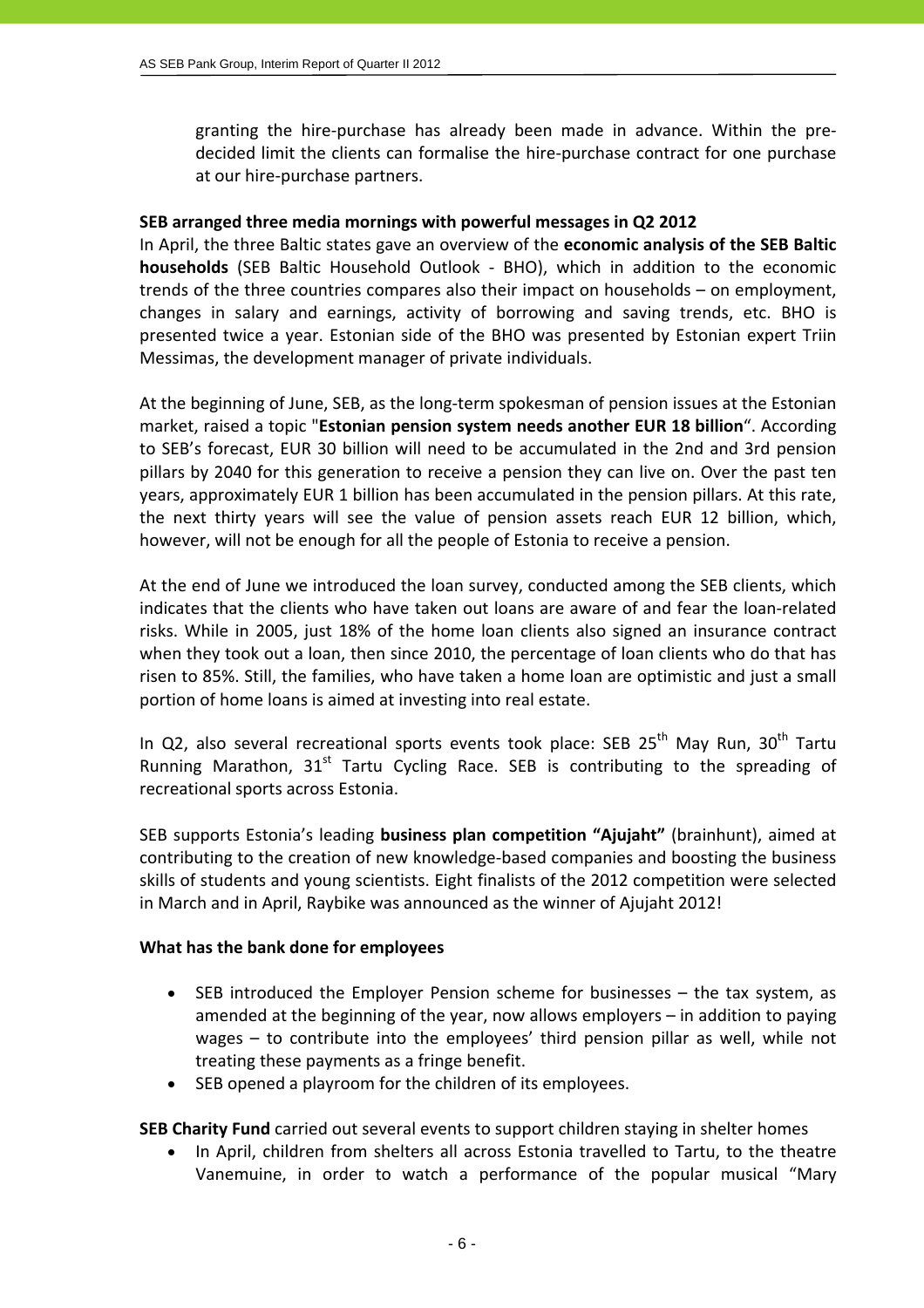Poppins", which included a backstage tour of the theatre. A total of 150 children from Tartu, Tallinn, Viljandi, Harju County and Ida‐Viru County, who live in shelters and children's homes, along with their attendants, were able to enjoy the performance.

- At the end of May, a big football day was organised in cooperation with the Estonian Football Association in Tallinn, at the Lilleküla stadium, in course of which the children staying in shelters had the opportunity to participate in a training session, conducted by professional football players, watch the game between the U‐19 football teams of Estonia and Spain and were granted a unique possibility to send the players to the football field.
- In June, the thirteenth charity campaign started, in course of which funds were raised to acquire sports equipment (bikes, balls, basketball back‐boards, roller‐ skates, etc) for the foster homes and shelters.
- On the occasion of the Child Protection Day, the charity fund published four opinion essays of children and their needs (Walls can not love, Children who have no one, Children, who need protection become increasingly parcels, Not a nest, but mom and dad), which were widely reflected in national media and local newspapers.

The more than 841 800 customers of SEB Pank Group are served by 1176 employees. The customers are served through many different channels such as 36 branch offices, 260 on‐ line post offices, 351 ATMs, 6989 POS‐terminals. There are more than 517 500 debit and credit cards in use. In addition, over 75% of our customers use our SEB Internet Bank and SEB Internet Bank for Business services.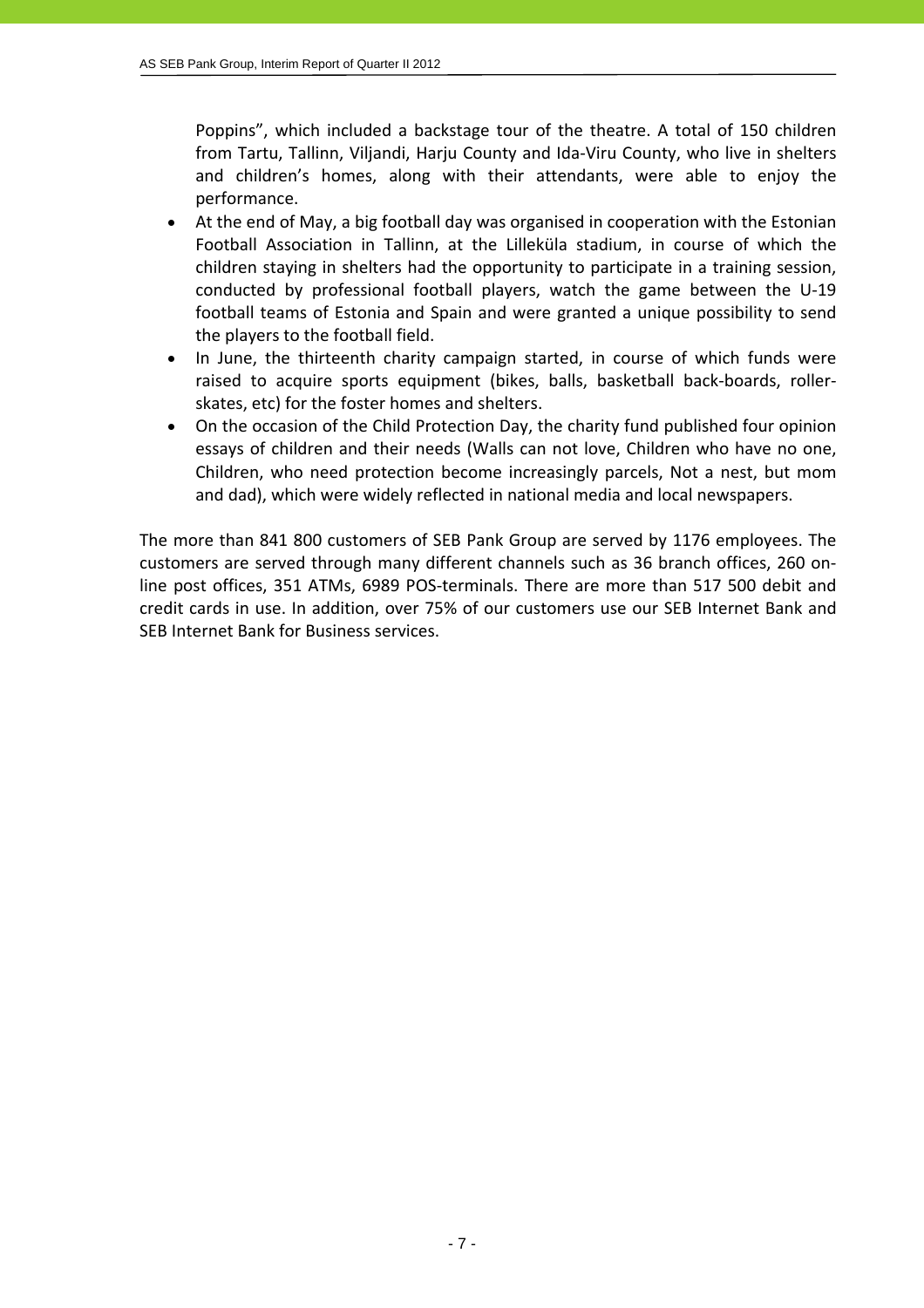# **3. Capital adequacy**

| <b>CAPITAL BASE</b>                                                             | 30.06.12 | 31.12.11 |
|---------------------------------------------------------------------------------|----------|----------|
| Paid-in share capital                                                           | 42.5     | 42.5     |
| Premium                                                                         | 86.1     | 86.1     |
| General banking reserves                                                        | 19.5     | 19.5     |
| Retained earnings / loss                                                        | 481.9    | 383.8    |
| Unrealised profit for previous periods on shares of subsidiaries and associated |          |          |
| companies (negative)                                                            | $-0.1$   | $-0.1$   |
| Intangibles                                                                     | $-0.3$   | $-0.4$   |
| Audited profit for the period                                                   | 0.0      | 98.1     |
| Total primary own funds                                                         | 629.6    | 629.5    |
| Subordinated debt                                                               | 0.0      | 50.0     |
| Available for sale financial instruments                                        | 0.2      | 0.1      |
| Unrealised part of profit on shares of subsidiaries and associated companies    | 0.1      | 0.1      |
| Allowances and adjustments exceeding expected loss                              | 10.3     | 10.6     |
| Total supplementary own funds                                                   | 10.6     | 60.8     |
| Total deductions                                                                | 0.0      | 0.0      |
| Primary own funds after deductions                                              | 629.6    | 629.5    |
| Supplementary own funds after deductions                                        | 10.6     | 60.8     |
| Own funds included in calculation of capital adequacy                           | 640.2    | 690.3    |

| <b>CAPITAL REQUIREMENTS</b>                                                          | 30.06.12 | 31.12.11 |
|--------------------------------------------------------------------------------------|----------|----------|
| Municipalities and regions with standardised approach                                | 5.3      | 5.4      |
| State agencies, non-profit institutions and associations with standardised           | 0.1      | 0.1      |
| Retail claims with standardised approach                                             | 14.2     | 13.9     |
| Overdue claims with standardised approach                                            | 1.1      | 1.2      |
| Shares of investment funds with standardised approach                                | 0.4      | 0.4      |
| Other assets with standardised approach                                              | 2.6      | 2.1      |
| Credit institutions, investment firms and municipalities with IRB                    | 6.0      | 7.0      |
| Other companies with IRB                                                             | 124.0    | 128.2    |
| Retail claims with IRB                                                               | 41.2     | 41.8     |
| Total capital requirements for covering the credit risk and counterparty credit risk | 194.9    | 200.1    |
| Capital requirement for covering interest position risk                              | 1.3      | 1.0      |
| Capital requirement for covering AMA of operational risk                             | 10.6     | 11.2     |
| Capital requirements total                                                           | 206.8    | 212.3    |
| Transition period floor of own funds if using IRB                                    | 299.6    | 301.5    |
| Capital requirements for calculating capital adequacy                                | 299.6    | 301.5    |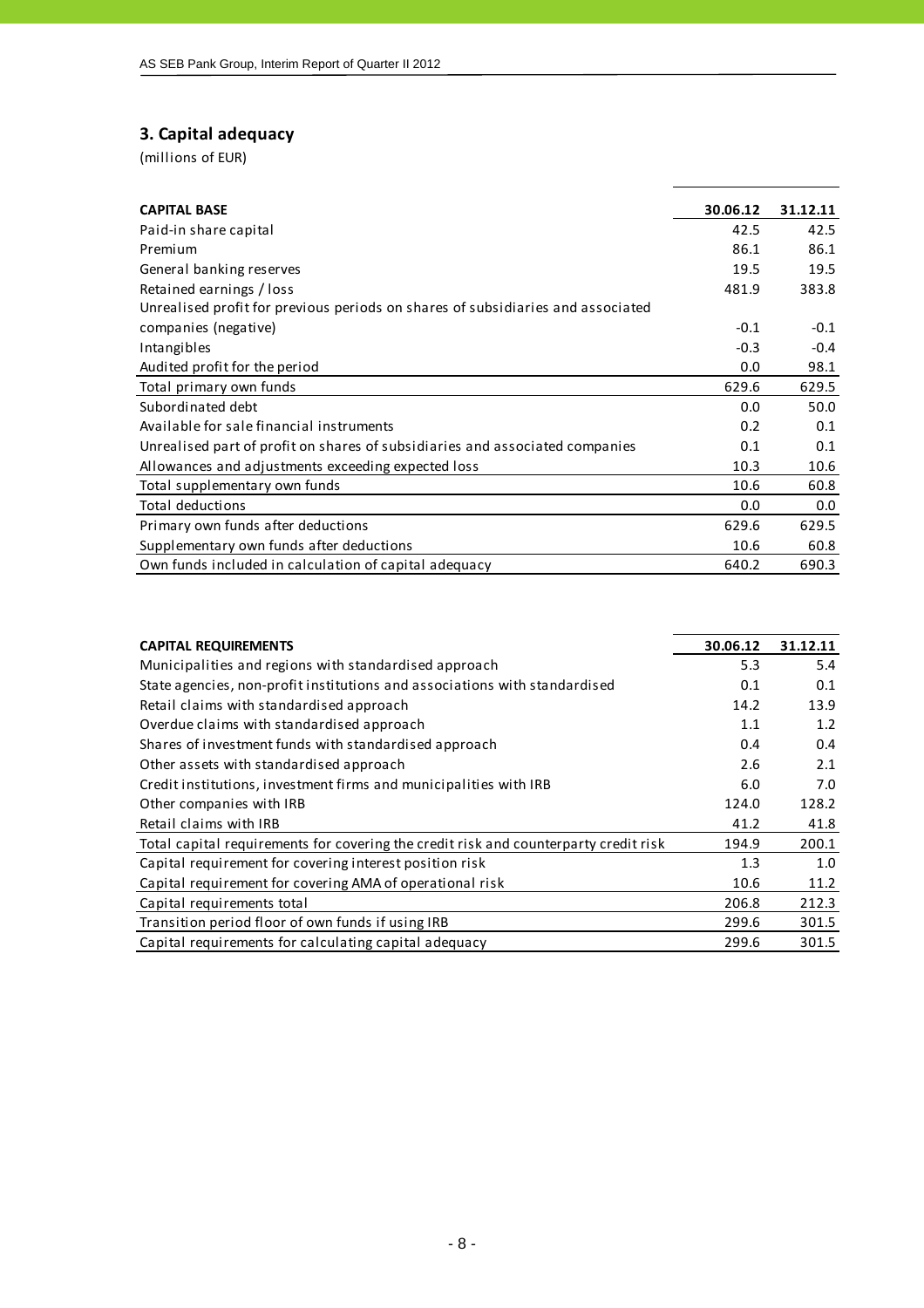### **CAPITAL RATIOS**

|                         |       | 30.06.12 31.12.11 |
|-------------------------|-------|-------------------|
| Capital adequacy, %     | 21.37 | 22.90             |
| Tier 1 Capital Ratio, % | 21.02 | 20.88             |
| Tier 2 Capital Ratio, % | 0.35  | 2.02              |

#### **MEMBERS OF CONSOLIDATION GROUP, INCLUDED TO CAPITAL ADEQUACY CALCULATION**

AS SEB Pank AS SEB Liising Group AS SEB Varahaldus AS Bangalo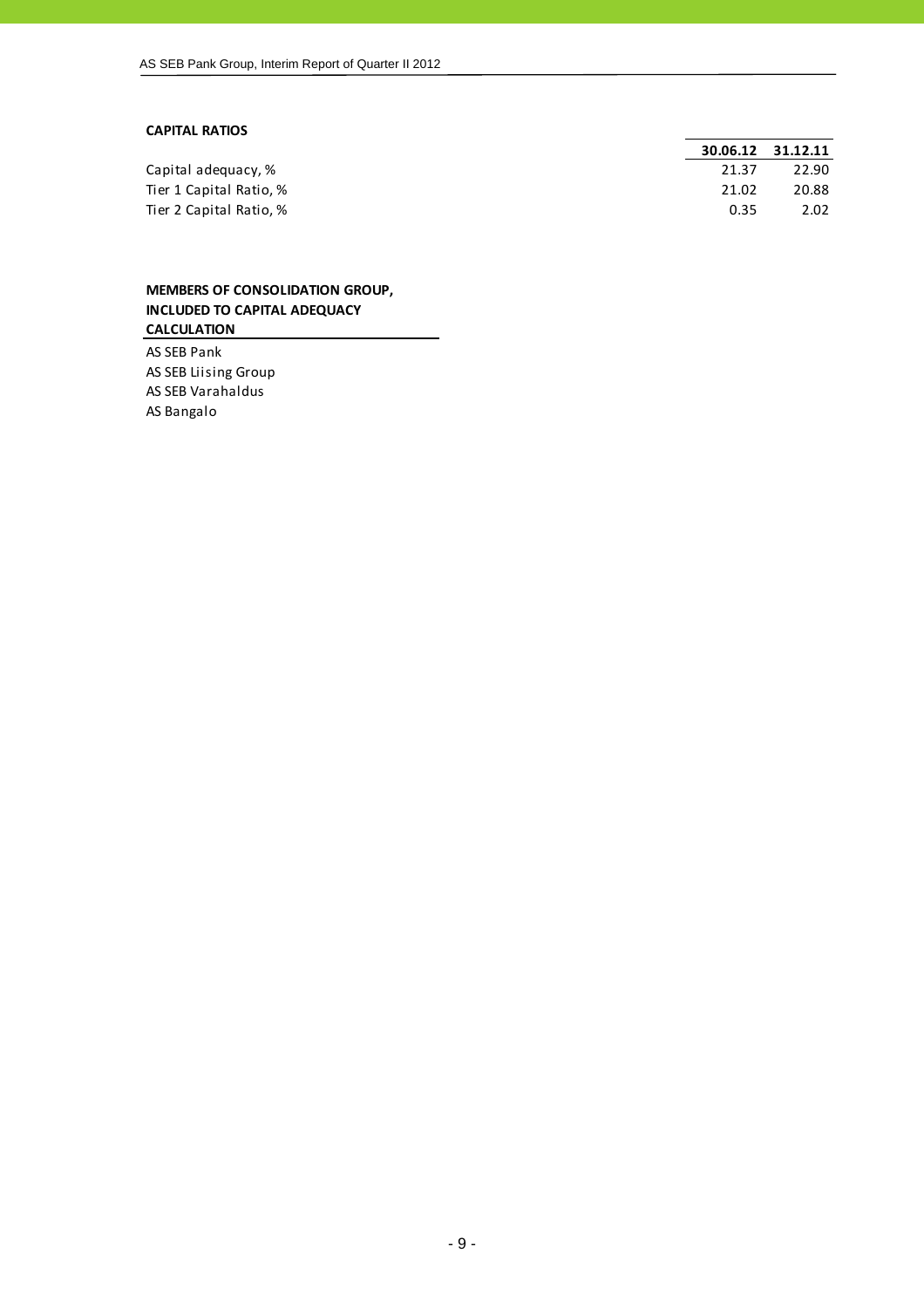| 4. Risk concentration                                                                                                   |          |          |          |
|-------------------------------------------------------------------------------------------------------------------------|----------|----------|----------|
| (millions of EUR)                                                                                                       | 30.06.12 | 31.12.11 | 30.06.11 |
| Total claims against persons associated with the credit institution's<br>consolidation group                            | 1.2      | 1.3      | 1.1      |
| The share of claims of the persons associated with the credit<br>institution's consolidation group in net own funds, %, | 0.19     | 0.18     | 0.19     |
| Total of large exposure claims                                                                                          | 377.4    | 269.0    | 237.7    |
| The share of large exposure claims in net own funds, %                                                                  | 58.96    | 38.98    | 39.02    |
| Number of large exposure customers                                                                                      | 5        | 4        | 4        |

#### **5. Key figures**

| (millions of EUR)                       |          |          |          |
|-----------------------------------------|----------|----------|----------|
|                                         | 30.06.12 | 31.12.11 | 30.06.11 |
| Net profit                              | 40.2     | 98.1     | 50.1     |
| Average equity                          | 650.7    | 581.1    | 557.0    |
| Return on equity (ROE), %               | 12.36    | 16.88    | 17.99    |
| Average assets                          | 4,057.2  | 4,214.9  | 4,175.0  |
| Return on assets (ROA), %               | 1.98     | 2.33     | 2.40     |
| Net interest income                     | 43.4     | 88.7     | 42.5     |
| Average interest earning assets         | 3,948.8  | 4,101.7  | 4,047.9  |
| Net interest margin (NIM), %            | 2.20     | 2.16     | 2.10     |
| Spread, %                               | 2.03     | 2.00     | 1.95     |
| Cost / Income ratio, %                  | 44.1     | 45.1     | 47.1     |
| Ratio of individually impaired loans, % | 1.77     | 2.25     | 2.93     |

#### **Explanations**

Return on equity (ROE) = Net profit/Average equity \* 100 Average equity = (Equity of current year end + Equity of previous year end)/2 Return on assets (ROA) = Net profit/Average assets \* 100 Average assets = (Assets of current year end + Assets of previous year end)/2 Cost of interest bearing liabilities = Interest expenses/Average interest bearing liabilities \*100 Cost/Income Ratio = Total Operating Expenses/Total Income \* 100 Spread = Yield on interest earning assets ‐ Cost of interest bearing liabilities Ratio of individually impaired loans = Individually impaired loans/Loans to customers \* 100 Net interest margin (NIM) = Net interest income/Average interest earning assets \* 100 Yield on interest earning assets = Interest income/Average interest earning assets \*100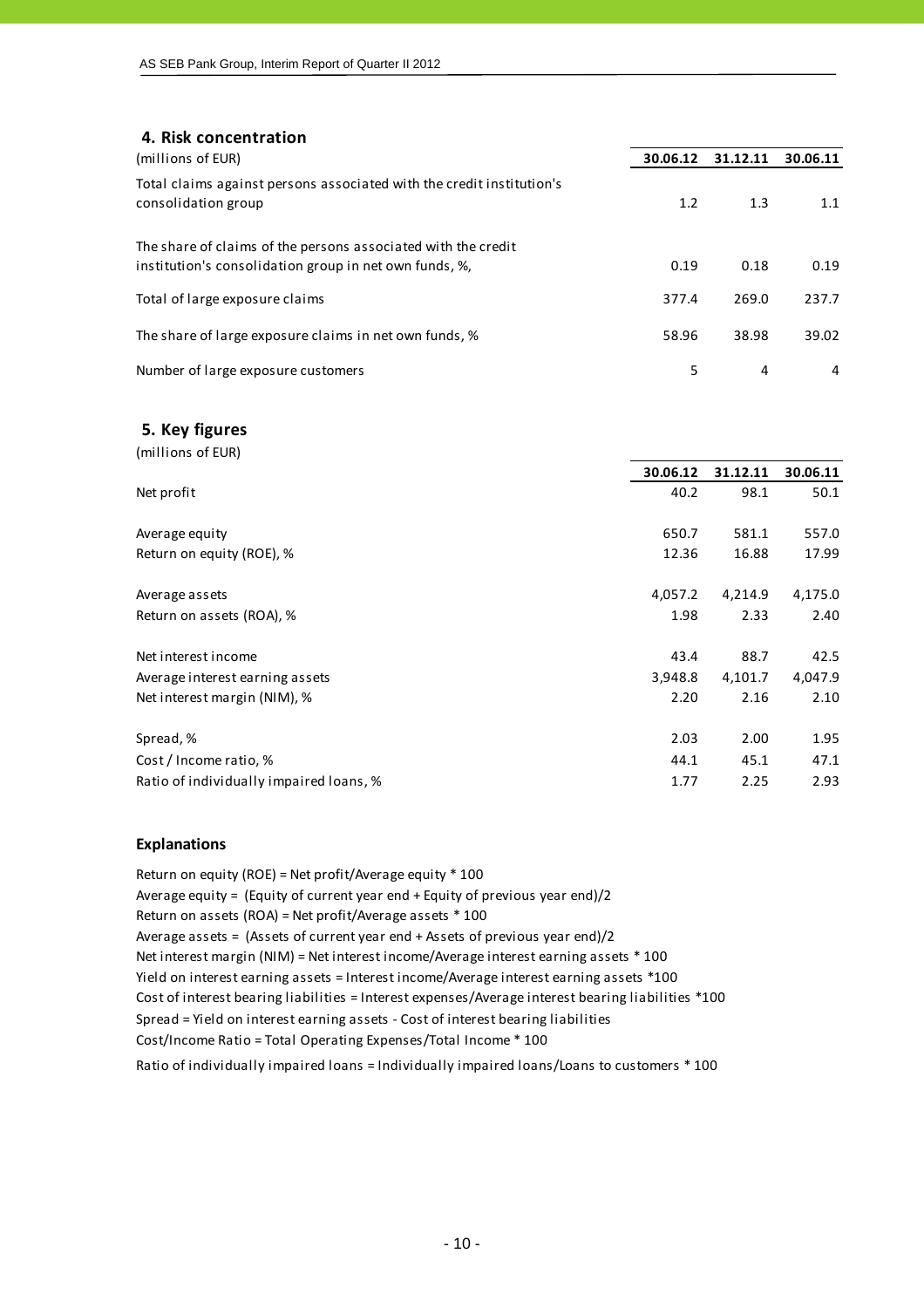#### **Interest earning assets:**

Balances with central bank Loans and advances to credit institutions (all without accrued interests) Loans and advances to customers

#### **Interest bearing liabilities:**

Due to credit institutions Due to customers Loan funds Subordinated loans (all without accrued interests)

#### **Total Operating Expenses:**

Personnel expenses Other expenses Depreciation, amortisation and impairment of tangible and intangible assets

#### **Total Income:**

Net interest income Net fee and commission income Net income from foreign exchange Gains less losses from financial assets at fair value through profit or loss Income from dividends Gains less losses from investment securities Share of profit of associates Other income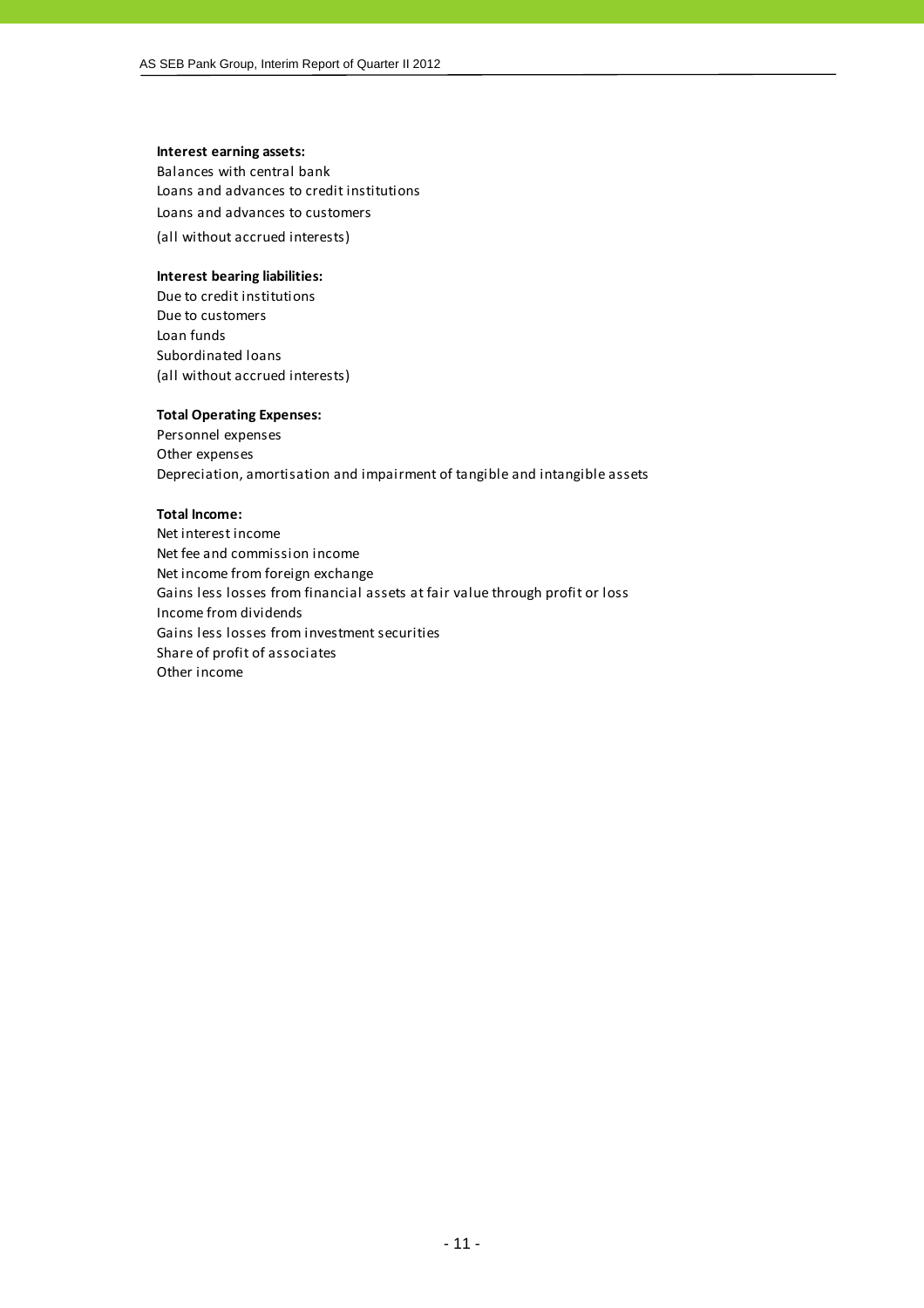# **III. Consolidated financial statements**

# **1. Consolidated income statement**

(millions of EUR)

|                                                           |                | 2012     |        | 2011     |         |
|-----------------------------------------------------------|----------------|----------|--------|----------|---------|
|                                                           | Note           | 6 months | QII    | 6 months | QII     |
| Interest and similar income                               | $\overline{2}$ | 60.6     | 29.0   | 61.8     | 31.9    |
| Interest expenses and similar charges                     | 3              | $-17.2$  | $-7.5$ | $-19.3$  | $-10.0$ |
| Net Interest Income                                       |                | 43.4     | 21.5   | 42.5     | 21.9    |
| Fee and commission income                                 | 4              | 24.8     | 12.8   | 26.7     | 14.2    |
| Fee and commission expense                                | 5              | $-7.1$   | $-3.7$ | $-6.9$   | $-3.5$  |
| Net fee and commission income                             |                | 17.7     | 9.1    | 19.8     | 10.7    |
| Net income from foreign exchange                          |                | 2.3      | 1.3    | 2.1      | 1.1     |
| Gains less losses from financial assets at fair value     |                |          |        |          |         |
| through profit or loss                                    |                | 1.5      | 0.6    | 0.7      | 0.4     |
| Other income                                              |                | 0.2      | 0.0    | 0.3      | 0.1     |
| Personnel expenses                                        |                | $-16.9$  | $-8.5$ | $-17.9$  | $-9.3$  |
| Other expenses                                            |                | $-10.3$  | $-5.0$ | $-11.3$  | $-5.5$  |
| Depreciation, amortisation and impairment of tangible and |                |          |        |          |         |
| intangible assets                                         |                | $-1.5$   | $-0.7$ | $-1.6$   | $-0.8$  |
| Profit before impairment losses on loans and advances     |                | 36.5     | 18.4   | 34.6     | 18.6    |
| Impairment losses on loans and advances                   | 6              | 3.7      | 0.1    | 15.5     | 13.6    |
| Profit before income tax                                  |                | 40.2     | 18.5   | 50.1     | 32.2    |
| Income tax                                                |                | 0.0      | 0.0    | 0.0      | 0.0     |
| Net profit                                                |                | 40.2     | 18.5   | 50.1     | 32.2    |
| Profit attributable to the sole equity holder             |                | 40.2     | 18.5   | 50.1     | 32.2    |

# **2. Consolidated statement of comprehensive income**

|                                                       | 2012     |        | 2011        |        |
|-------------------------------------------------------|----------|--------|-------------|--------|
|                                                       | 6 months |        | QII6 months | QII    |
| Net profit                                            | 40.2     | 18.5   | 50.1        | 32.2   |
| Other comprehensive income/expense                    |          |        |             |        |
| Revaluation of available-for-sale financial assets    | 0.2      | $-0.1$ | $-0.1$      | $-0.1$ |
| Total other comprehensive income/expense              | 0.2      | $-0.1$ | $-0.1$      | $-0.1$ |
| Total comprehensive income                            | 40.4     | 18.4   | 50.0        | 32.1   |
| Sole equity holder of the parent entity (total)       | 40.4     | 18.4   | 50.0        | 32.1   |
| -Total comprehensive income from continued operations | 40.4     | 18.4   | 50.0        | 32.1   |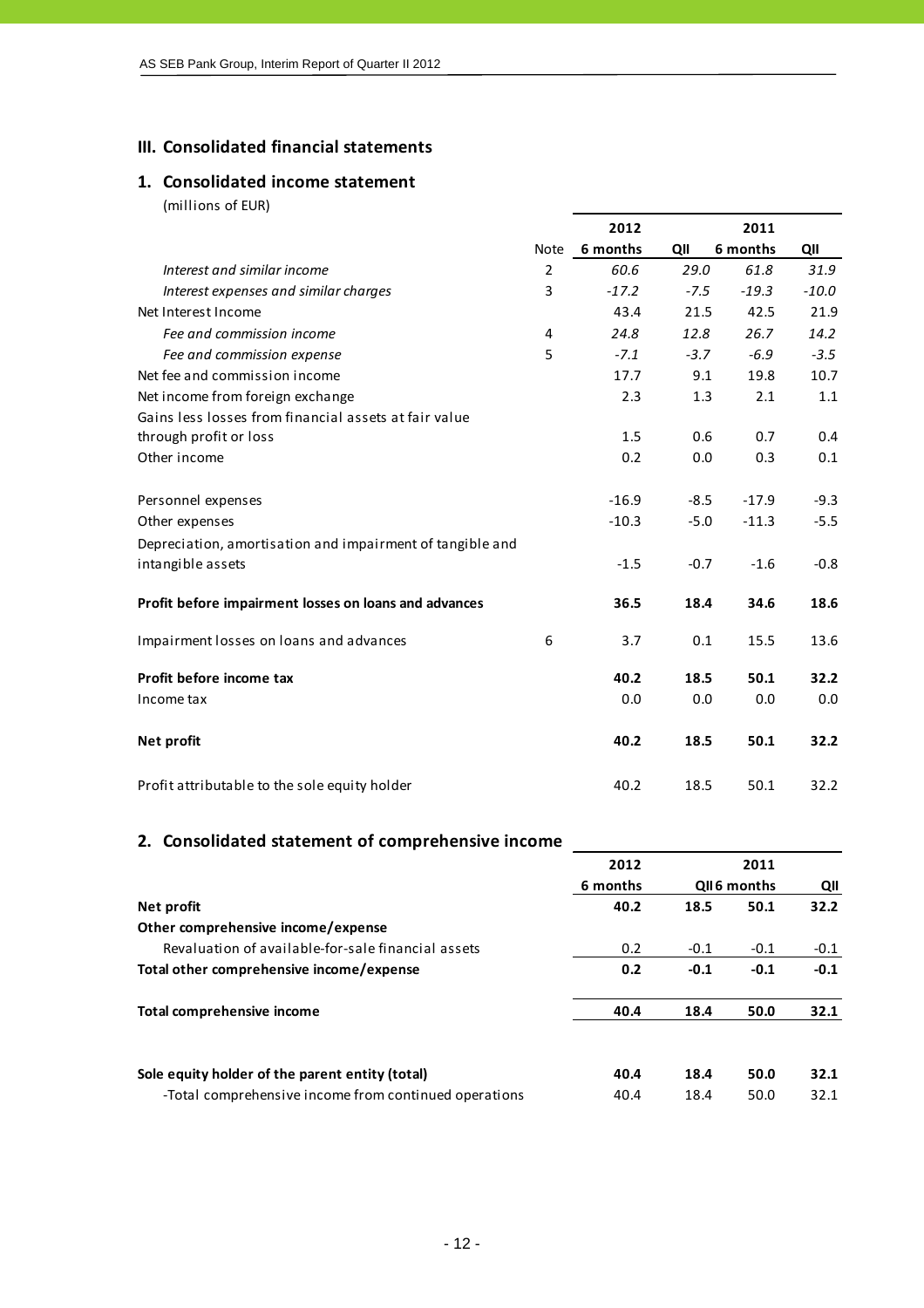# **3. Consolidated statement of financial position**

(millions of EUR)

|                                           | 30.06.12 | 31.12.11 |
|-------------------------------------------|----------|----------|
| <b>ASSETS</b>                             |          |          |
| Cash                                      | 46.8     | 38.7     |
| Balances with central bank                | 24.6     | 49.5     |
| Loans and advances to credit institutions | 350.5    | 423.0    |
| Loans and advances to customers           | 3,521.2  | 3,540.5  |
| Financial assets held for trading         | 24.2     | 21.0     |
| Available-for-sale financial assets       | 5.2      | 4.9      |
| Other assets                              | 29.3     | 18.0     |
| Investments in associates                 | 0.6      | 0.5      |
| Intangible assets                         | 0.3      | 0.4      |
| Property, plant and equipment             | 7.7      | 7.5      |
| Investment properties                     | 0.0      | 0.0      |
| <b>TOTAL ASSETS</b>                       | 4,010.4  | 4,104.0  |

#### **LIABILITIES AND SHAREHOLDERS' EQUITY**

| Due to credit institutions                                 | 759.1   | 948.5   |
|------------------------------------------------------------|---------|---------|
| Due to customers                                           | 2,458.6 | 2,378.8 |
| Loan funds                                                 | 22.8    | 18.1    |
| Other liabilities                                          | 74.7    | 54.8    |
| Financial liabilities at fair value through profit or loss | 22.9    | 20.5    |
| Provisions                                                 | 1.4     | 2.9     |
| Subordinated loans                                         | 0.0     | 50.1    |
| <b>Total Liabilities</b>                                   | 3,339.5 | 3,473.7 |
| Share capital                                              | 42.5    | 42.5    |
| Share premium                                              | 86.1    | 86.1    |
| Other reserves                                             | 19.9    | 19.8    |
| Retained earnings                                          | 522.4   | 481.9   |
| Total shareholders' equity                                 | 670.9   | 630.3   |
| TOTAL LIABILITIES AND SHAREHOLDERS' EQUITY                 | 4,010.4 | 4,104.0 |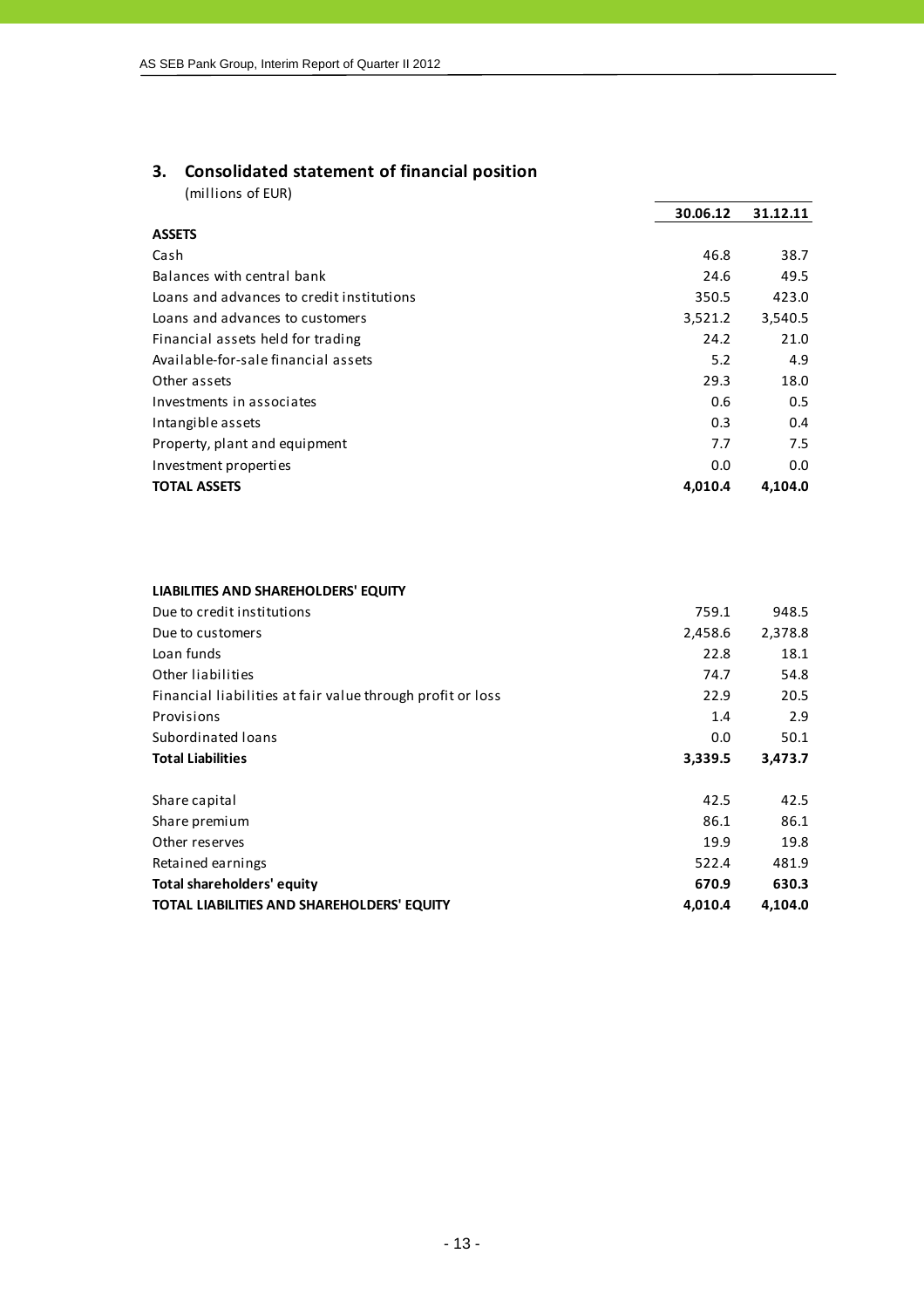# **4. Consolidated cash flow statement**

|                                                                                 | 2012     | 2011     |
|---------------------------------------------------------------------------------|----------|----------|
|                                                                                 | 6 months | 6 months |
| I. Cash flows from operating activities                                         |          |          |
| Interest received                                                               | 60.9     | 60.3     |
| Interest paid                                                                   | $-19.3$  | $-21.7$  |
| Fee and commission received                                                     | 24.8     | 26.7     |
| Fee and commission paid                                                         | $-7.1$   | $-6.9$   |
| Net trading income and other operating income                                   | 2.7      | 1.2      |
| Personnel expenses and other operating expenses                                 | $-25.4$  | $-26.9$  |
| Cash flows from operating activities before changes in the operating assets     |          |          |
| and liabilities                                                                 | 36.6     | 32.7     |
| Changes in operating assets:                                                    |          |          |
| Loans and advances to credit institutions and mandatory reserve in central bank | 200.6    | $-68.4$  |
| Loans and advances to customers                                                 | 22.5     | 7.5      |
| Other assets                                                                    | $-4.1$   | 7.0      |
|                                                                                 |          |          |
| <b>Changes of operating liabilities:</b>                                        |          |          |
| Due to credit institutions                                                      | $-168.9$ | $-379.0$ |
| Due to customers                                                                | 80.4     | 75.6     |
| Loan funds                                                                      | 4.6      | 7.8      |
| Other liabilities                                                               | 1.7      | $-3.9$   |
| Cash flow from (used in) operating activities                                   | 173.4    | $-320.7$ |
| II. Cash flows from investing activities                                        |          |          |
| Net increase-/decrease+ of investment portfolio securities                      | $-0.1$   | $-0.5$   |
| Proceeds from sale and liquidation of associates and subsidiaries               | 0.0      | 0.4      |
| Purchase of investment properties, tangible and intangible assets               | $-1.6$   | $-1.5$   |
| Proceeds from sale of investment properties, tangible and intangible assets     | 0.0      | 1.7      |
| Cash flow from (used in) investing activities                                   | $-1.7$   | 0.1      |
| III. Cash flows from financing activities                                       |          |          |
| Repayments of subordinated loans                                                | $-50.0$  | $-50.0$  |
| Cash used in financing activities                                               | $-50.0$  | $-50.0$  |
|                                                                                 |          |          |
| Net decrease/increase in cash and cash equivalents                              | 121.7    | $-370.6$ |
| Cash and cash equivalents at the beginning of period                            | 87.3     | 562.0    |
| Effect of exchange rate changes on cash and cash equivalents                    | 0.1      | $0.0\,$  |
| Cash and cash equivalents at the end of period                                  | 209.1    | 191.4    |

| Cash and cash equivalents includes:                      | 30.06.12 | 30.06.11 |
|----------------------------------------------------------|----------|----------|
| Cash on hand                                             | 46.8     | 42.4     |
| Balances with the central bank without mandatory reserve | 0.0      | 0.0      |
| Liquid deposits in other credit institutions             | 159.8    | 148.9    |
| Trading portfolio                                        | 2.5      | 0.1      |
|                                                          | 209.1    | 191.4    |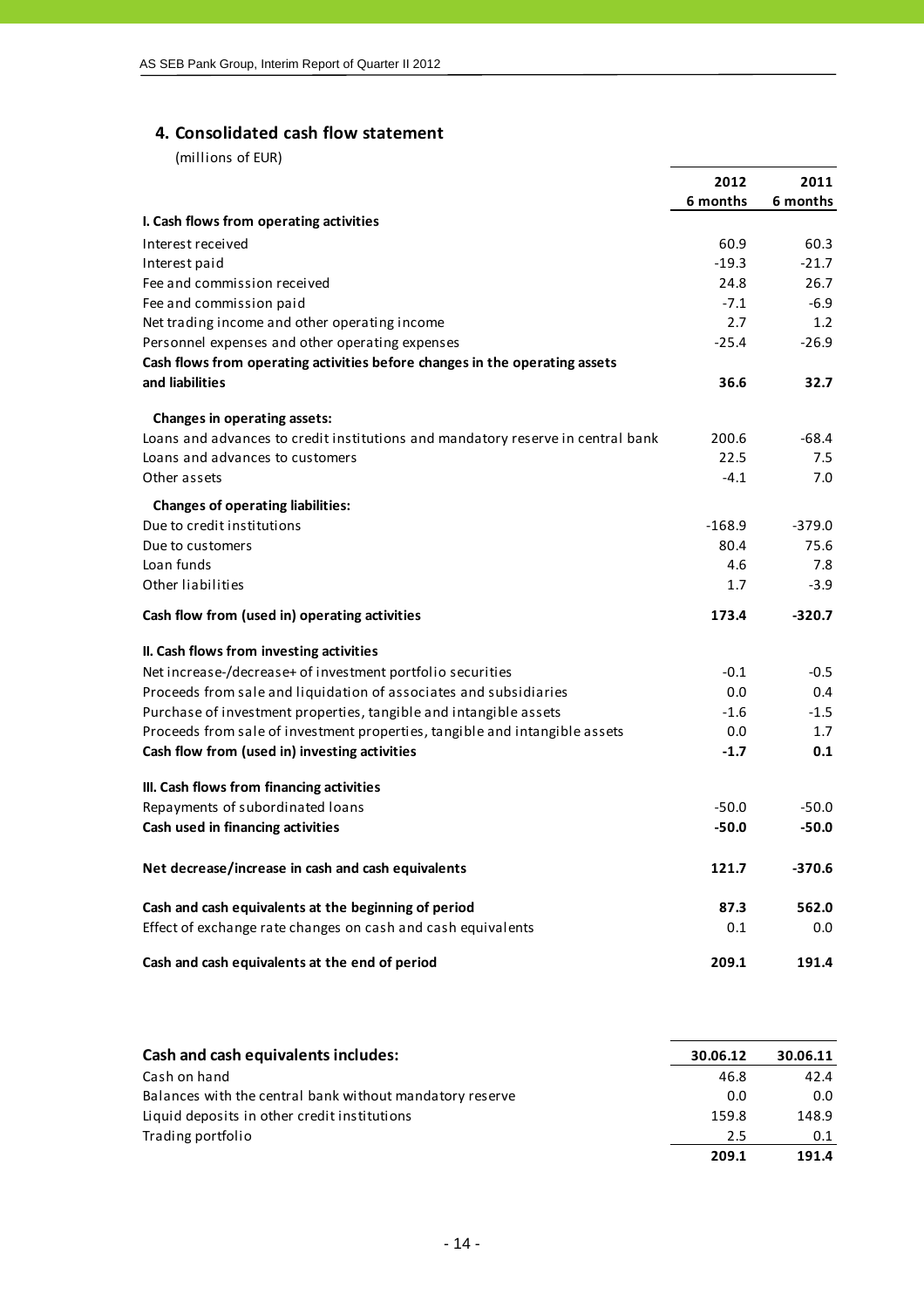# **5. Changes in consolidated shareholders' equity**

|                                                                  |               |              |                 |                 | <b>Total</b>  |
|------------------------------------------------------------------|---------------|--------------|-----------------|-----------------|---------------|
|                                                                  |               | <b>Share</b> |                 | <b>Retained</b> | shareholders' |
|                                                                  | Share capital | premium      | <b>Reserves</b> | profit          | equity        |
| Year beginning 01.01.2011                                        | 42.5          | 86.1         | 20.0            | 383.2           | 531.8         |
| Statutory reserve                                                | 0.0           | 0.0          | $-0.1$          | 0.1             | 0.0           |
| Other                                                            | 0.0           | 0.0          | 0.0             | 0.3             | 0.3           |
| Net profit                                                       | 0.0           | 0.0          | 0.0             | 50.1            | 50.1          |
| Other comprehensive expense:<br>Net change in available-for-sale |               |              |                 |                 |               |
| financial assets                                                 | 0.0           | 0.0          | $-0.1$          | 0.0             | $-0.1$        |
| Total other comprehensive expense                                | 0.0           | 0.0          | $-0.1$          | 0.0             | $-0.1$        |
| <b>Total comprehensive income</b>                                | 0.0           | 0.0          | $-0.1$          | 50.1            | 50.0          |
| <b>Final balance 30.06.2011</b>                                  | 42.5          | 86.1         | 19.8            | 433.7           | 582.1         |
| Year beginning 01.01.2012                                        | 42.5          | 86.1         | 19.8            | 481.9           | 630.3         |
| Other                                                            | 0.0           | 0.0          | 0.0             | 0.3             | 0.3           |
| Net profit                                                       | 0.0           | 0.0          | 0.0             | 40.2            | 40.2          |
| Other comprehensive expense:<br>Net change in available-for-sale |               |              |                 |                 |               |
| financial assets                                                 | 0.0           | 0.0          | 0.2             | 0.0             | 0.2           |
| Total other comprehensive expense                                | 0.0           | 0.0          | 0.2             | 0.0             | 0.2           |
| Total comprehensive income                                       | 0.0           | 0.0          | 0.2             | 40.2            | 40.4          |
| <b>Final balance 30.06.2012</b>                                  | 42.5          | 86.1         | 20.0            | 522.4           | 671.0         |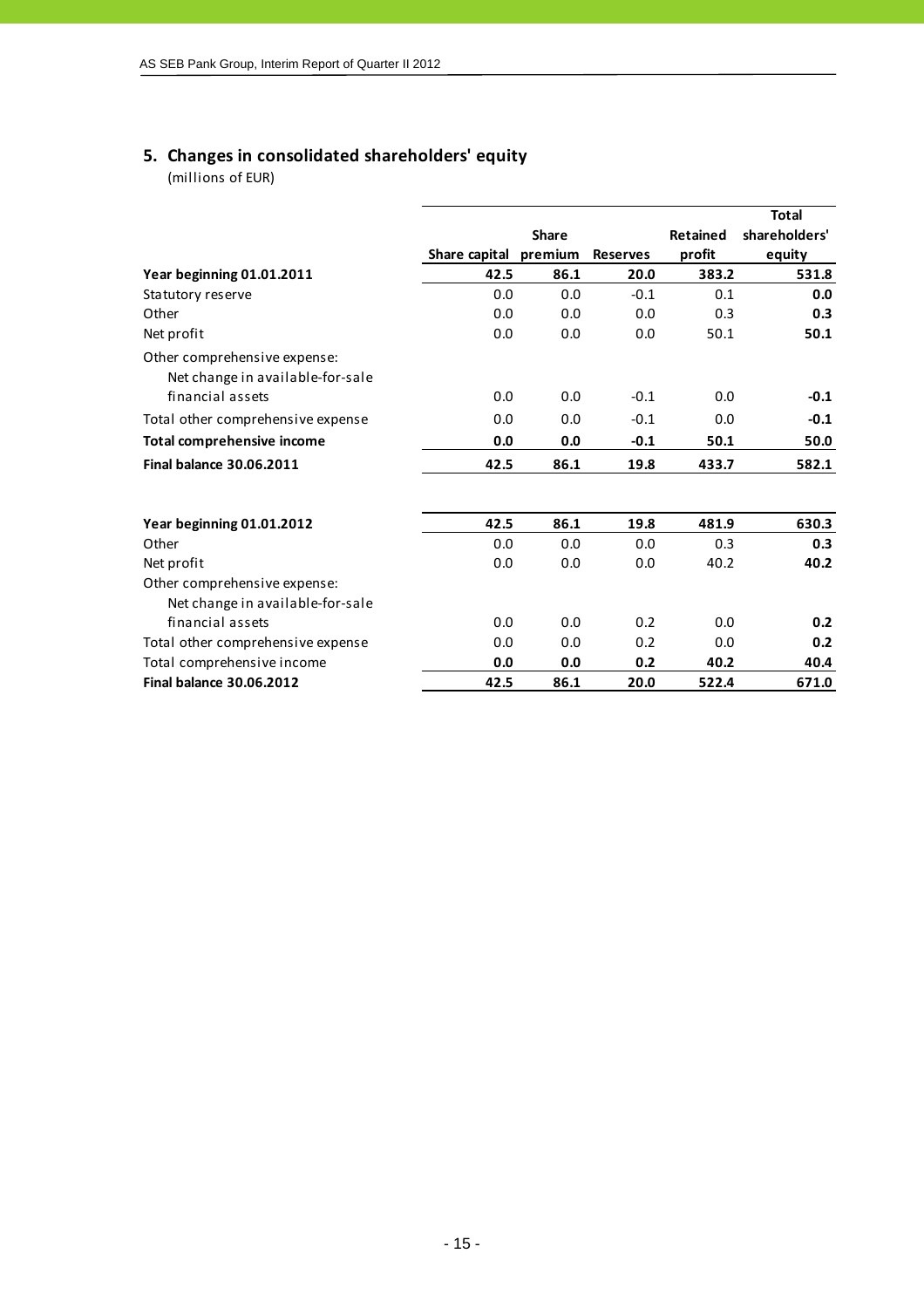# **6. Contingent assets and liabilities and commitments**

(millions of EUR)

| 30.06.12                                                                                   | <b>Contract amount</b> |                    | <b>Balance value</b> |                    |
|--------------------------------------------------------------------------------------------|------------------------|--------------------|----------------------|--------------------|
|                                                                                            | <b>Assets</b>          | <b>Liabilities</b> | <b>Assets</b>        | <b>Liabilities</b> |
| 1. Irrevocable and revocable transactions                                                  | 7.3                    | 981.1              | 0.0                  | 0.0                |
| 1.1. Guarantees and other similar off-balance sheet<br>irrovocable liabilitieas and claims | 0.8                    | 251.6              | 0.0                  | 0.0                |
| incl. financial quarantees                                                                 | 0.0                    | 88.7               | 0.0                  | 0.0                |
| 1.2. Loan commitments                                                                      | 6.5                    | 629.5              | 0.0                  | 0.0                |
| 1.3. Other revocable transactions                                                          | 0.0                    | 100.0              | 0.0                  | 0.0                |
| 2. Derivatives                                                                             | 748.4                  | 748.0              | 21.7                 | 22.9               |
| 2.1. Currency related derivatives                                                          | 360.4                  | 360.7              | 1.4                  | 1.8                |
| 2.2. Interest related derivatives                                                          | 357.6                  | 357.5              | 19.0                 | 19.0               |
| 2.3. Equity related derivatives*                                                           | 30.4                   | 29.8               | 1.3                  | 2.1                |
|                                                                                            | 755.7                  | 1,729.1            | 21.7                 | 22.9               |

| 31.12.11                                                                                                                 | <b>Contract amount</b> |                    | <b>Balance value</b> |                    |
|--------------------------------------------------------------------------------------------------------------------------|------------------------|--------------------|----------------------|--------------------|
|                                                                                                                          | <b>Assets</b>          | <b>Liabilities</b> | <b>Assets</b>        | <b>Liabilities</b> |
| 1. Irrevocable and revocable transactions                                                                                | 7.2                    | 707.6              | 0.0                  | 0.0                |
| 1.1. Guarantees and other similar off-balance sheet<br>irrovocable liabilitieas and claims<br>incl. financial quarantees | 0.7<br>0.0             | 244.7<br>76.5      | 0.0<br>0.0           | 0.0<br>0.0         |
| 1.2. Loan commitments                                                                                                    | 6.5                    | 362.9              | 0.0                  | 0.0                |
| 1.3. Other revocable transactions                                                                                        | 0.0                    | 100.0              | 0.0                  | 0.0                |
| 2. Derivatives                                                                                                           | 506.9                  | 505.9              | 19.8                 | 20.5               |
| 2.1. Currency related derivatives                                                                                        | 119.8                  | 119.5              | 1.3                  | 1.1                |
| 2.2. Interest related derivatives                                                                                        | 346.5                  | 346.4              | 17.3                 | 17.2               |
| 2.3. Equity related derivatives*                                                                                         | 40.6                   | 40.0               | 1.2                  | $2.2^{\circ}$      |
|                                                                                                                          | 514.1                  | 1,213.5            | 19.8                 | 20.5               |

\* Derivative transactions are executed to cover the client's position and the derivative risks are not taken to own portfolio. All risks arising from these transactions are fully mitigated with parent company. The equity option prices are calculated using for all input data (e.g. underlying prices or volumes) either independently sourced input (e.g. the underlying prices) or an independent price verification is performed on the next day to compare the values to independently sourced market data (e.g. for volumes).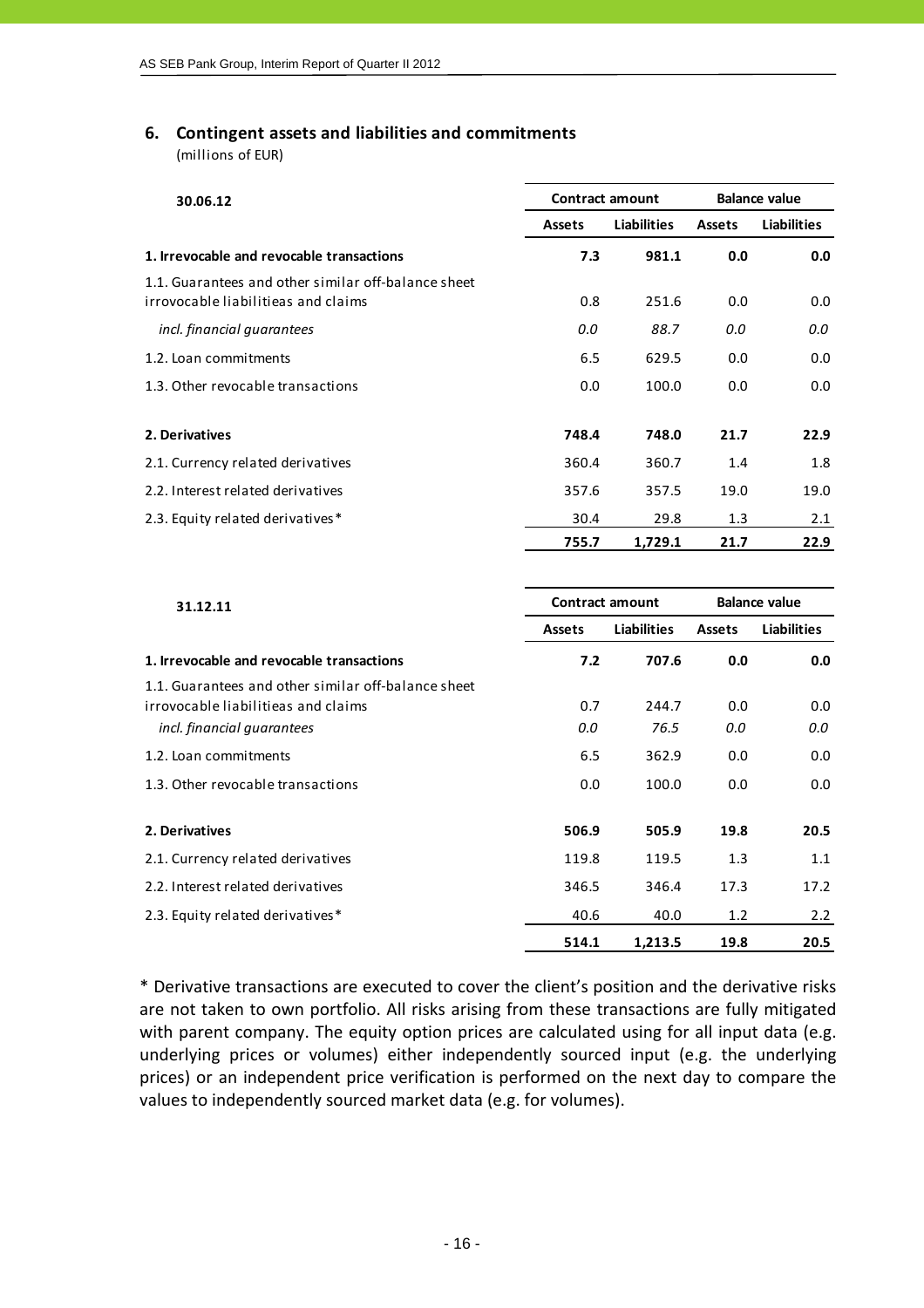# **Accounting principles**

The interim report of AS SEB Pank Group for Quarter II 2012 has been prepared in conformity with International Accounting Standard IAS 34 "Interim Financial Reporting" and the disclosure requirements, established by Eesti Pank.

The accounting principles, used in the interim report of AS SEB Pank Group for Quarter II 2012 are in conformity with the accounting principles used in the annual report for the year ended on 31 December 2011.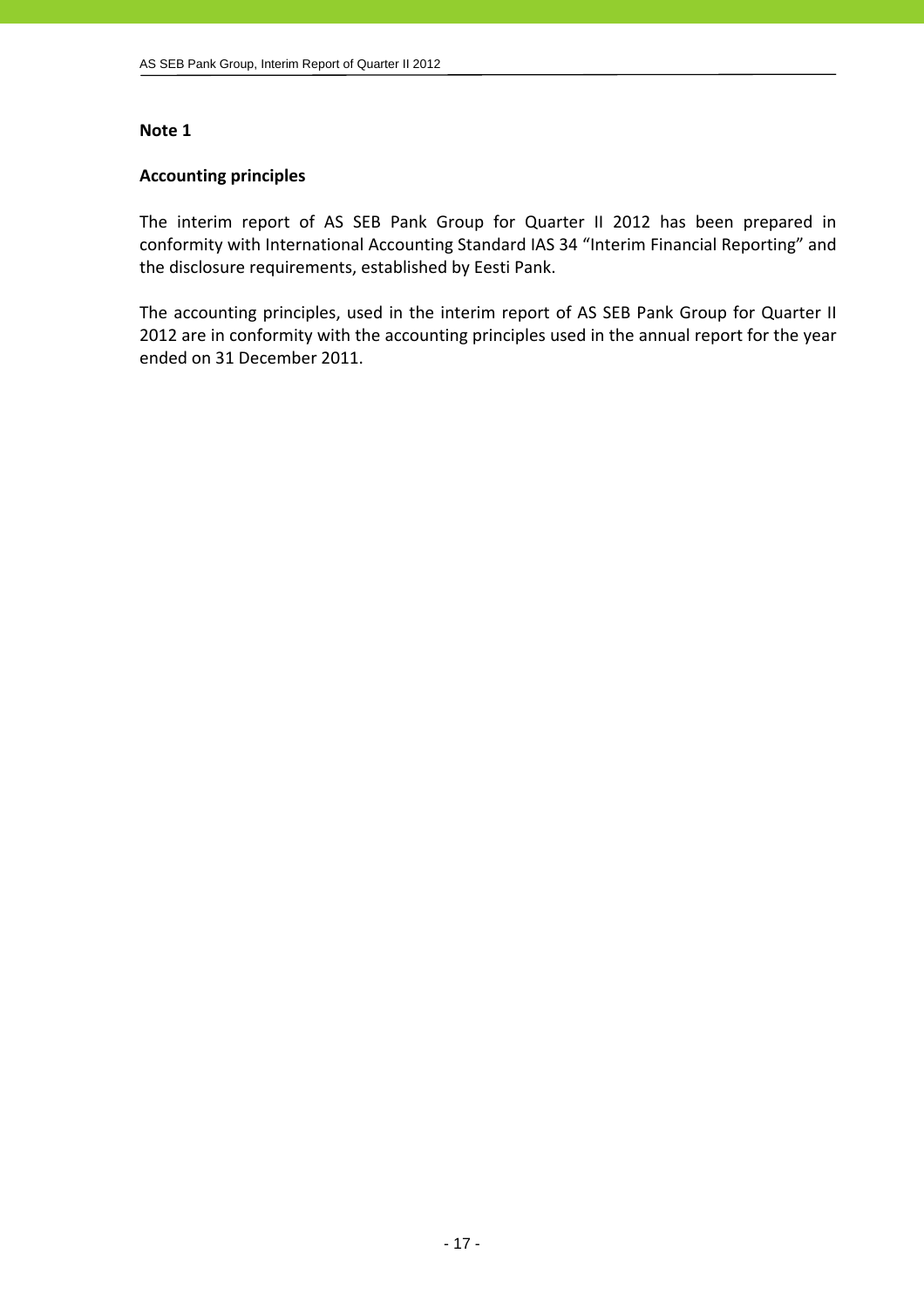#### **Interest and similar income**

| (millions of EUR)         | 2012     |      | 2011     |      |
|---------------------------|----------|------|----------|------|
|                           | 6 months | QII  | 6 months | QII  |
| Loans                     | 50.8     | 24.2 | 52.1     | 26.8 |
| Leasing                   | 7.9      | 3.9  | 8.3      | 4.2  |
| Deposits with other banks | 1.9      | 0.9  | 1.3      | 0.8  |
| Fixed income securities   | 0.0      | 0.0  | 0.1      | 0.1  |
|                           | 60.6     | 29.0 | 61.8     | 31.9 |

#### **Note 3**

#### **Interest expenses and similar charges**

| (millions of EUR) | 2012 | 2011 |
|-------------------|------|------|
|                   |      |      |

|                                | 6 months | QII    | 6 months | QII     |
|--------------------------------|----------|--------|----------|---------|
| Credit institutions            | -8.6     | $-3.6$ | $-11.4$  | $-5.6$  |
| Time and other saving deposits | $-5.8$   | $-2.6$ | $-4.5$   | $-2.5$  |
| Demand deposits                | $-2.1$   | $-1.0$ | $-2.1$   | $-1.3$  |
| Subordinated debts             | $-0.5$   | $-0.2$ | $-1.1$   | $-0.5$  |
| Loan funds                     | $-0.2$   | $-0.1$ | $-0.2$   | $-0.1$  |
|                                | $-17.2$  | -7.5   | $-19.3$  | $-10.0$ |

### **Note 4**

#### **Fee and commission income**

| (millions of EUR) | 2012 | 2011 |
|-------------------|------|------|
|                   |      |      |

|                                               | 6 months | QII  | 6 months | QII  |
|-----------------------------------------------|----------|------|----------|------|
| Payment cards related commissions             | 9.8      | 5.1  | 9.8      | 5.1  |
| Securities market services *                  | 5.8      | 2.9  | 6.5      | 3.1  |
| <b>Transaction fees</b>                       | 2.6      | 1.3  | 2.6      | 1.4  |
| Credit contracts**                            | 1.9      | 1.0  | 2.0      | 1.1  |
| Non-life insurance brokerage fees             | 0.9      | 0.6  | 2.4      | 1.8  |
| Other settlement fees                         | 1.4      | 0.7  | 1.0      | 0.5  |
| Income from leasing agreements (full service) | 0.7      | 0.3  | 0.8      | 0.4  |
| Income from electronic channels               | 0.6      | 0.3  | 0.6      | 0.3  |
| Cash handling fees                            | 0.4      | 0.2  | 0.4      | 0.2  |
| Commodity futures fees                        | 0.1      | 0.1  | 0.1      | 0.0  |
| Other                                         | 0.6      | 0.3  | 0.5      | 0.3  |
|                                               | 24.8     | 12.8 | 26.7     | 14.2 |

\* Securities market services includes asset management fees of investment funds and securties portfolios, custody services, advisory fees and other with securities transactions related fees.

\*\* Credit contracts include loan, leasing, letter of credit and guarantee contracts, which are short‐term and do not constitute interest income, but are of administrative nature for arrangement or reorganisation of credits.

#### **Note 5**

| Fee and commission expense                    |          |        |          |        |
|-----------------------------------------------|----------|--------|----------|--------|
| (millions of EUR)                             | 2012     |        | 2011     |        |
|                                               | 6 months | QII    | 6 months | QII    |
| Payment cards related commissions             | $-4.3$   | $-2.3$ | $-3.7$   | $-1.9$ |
| Cash collecting fees                          | $-0.7$   | $-0.3$ | $-1.0$   | $-0.5$ |
| Expenses to leasing agreements (full service) | $-0.9$   | $-0.5$ | $-0.9$   | $-0.5$ |
| Securities market services                    | $-0.6$   | $-0.3$ | $-0.6$   | $-0.2$ |
| Transaction fees                              | $-0.3$   | $-0.1$ | $-0.3$   | $-0.1$ |
| Expenses of electronic channels               | $-0.2$   | $-0.1$ | $-0.3$   | $-0.2$ |
| Other                                         | $-0.1$   | $-0.1$ | $-0.1$   | $-0.1$ |
|                                               | $-7.1$   | $-3.7$ | $-6.9$   | $-3.5$ |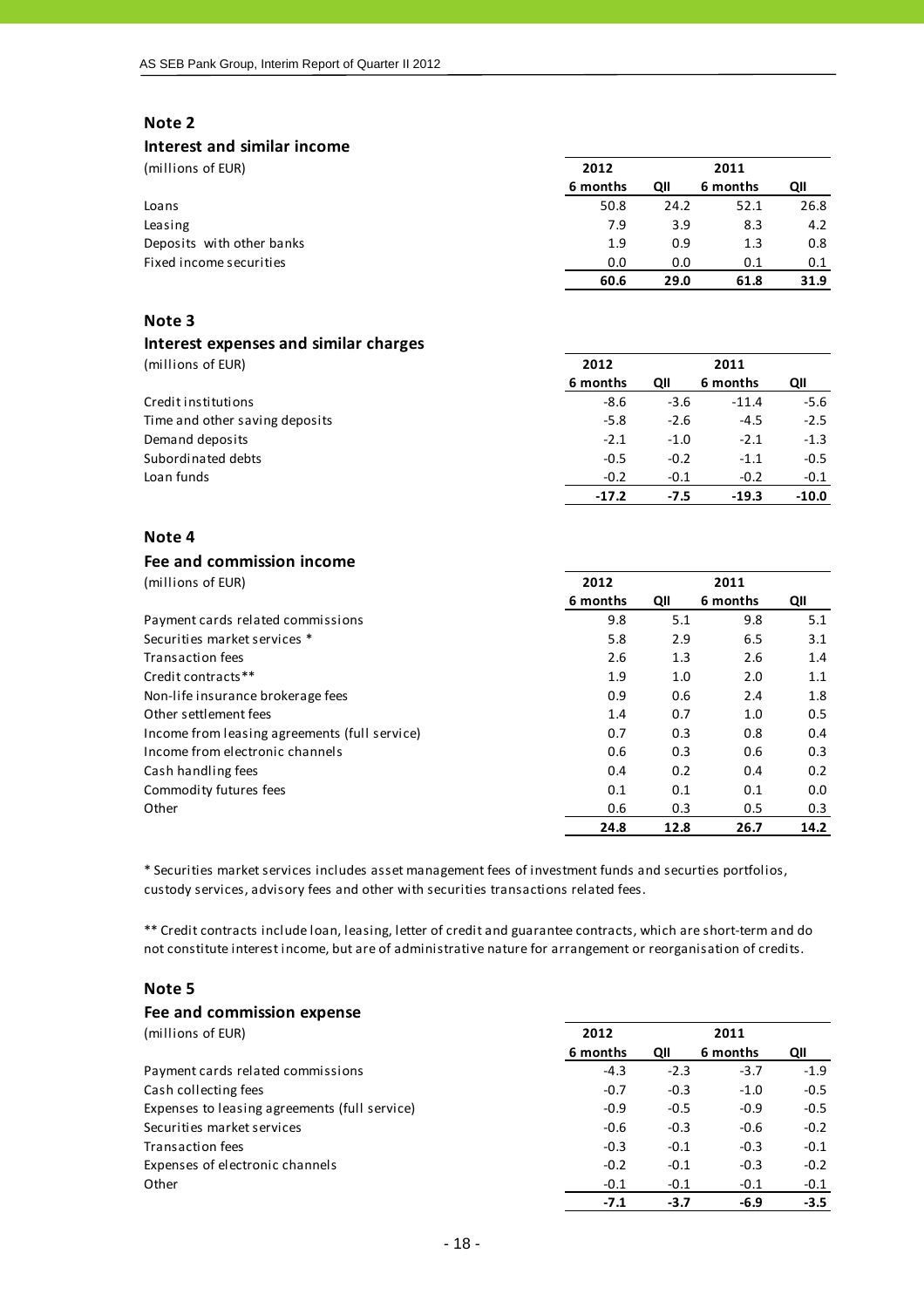#### **Impairment losses on loans and advances**

| (millions of EUR)                                  | 2012     |        | 2011     |        |
|----------------------------------------------------|----------|--------|----------|--------|
|                                                    | 6 months | QII    | 6 months | QII    |
| <b>Impairment losses</b>                           | 2.2      | 0.1    | 20.7     | 18.8   |
| impairment losses of reporting period              | $-5.0$   | $-3.4$ | $-10.1$  | $-8.0$ |
| recoveries from write-offs                         | 0.1      | 0.0    | 0.1      | 0.0    |
| decreasing of impairment losses of previous period | 7.1      | 3.5    | 30.7     | 26.8   |
| Impairment losses for contingent liabilities       | 1.5      | 0.0    | $-5.2$   | $-5.2$ |
|                                                    | 3.7      | 0.1    | 15.5     | 13.6   |

#### **Note 7**

# **Allowances on loans and advances**

(millions of EUR)

|                                             | 30.06.12 | 31.12.11 |
|---------------------------------------------|----------|----------|
| At the beginning of period (January, 1)     | 131.0    | 179.5    |
| Allowances of reporting period              | 4.8      | 14.7     |
| Decreasing of allowances of previous period | $-7.1$   | $-42.0$  |
| Loans and advances written off              | $-13.1$  | $-21.2$  |
| At the end of period                        | 115.6    | 131.0    |
|                                             |          |          |
| Recoveries from write-offs                  | 0.1      | 0.2      |

#### **Note 8**

# **Loans and advances to customers by remaining maturity**

|          | Less than 3-12 1-5 5-10 Over 10 |                           |       |       |                      |
|----------|---------------------------------|---------------------------|-------|-------|----------------------|
|          | 3 months months                 | vears                     | vears | vears | Total                |
| 30.06.12 |                                 | 195.3 536.6 1,366.8 513.9 |       |       | 908.6 3.521.2        |
| 31.12.11 |                                 | 174.2 509.0 1,390.1 517.9 |       |       | 949.3 <b>3.540.5</b> |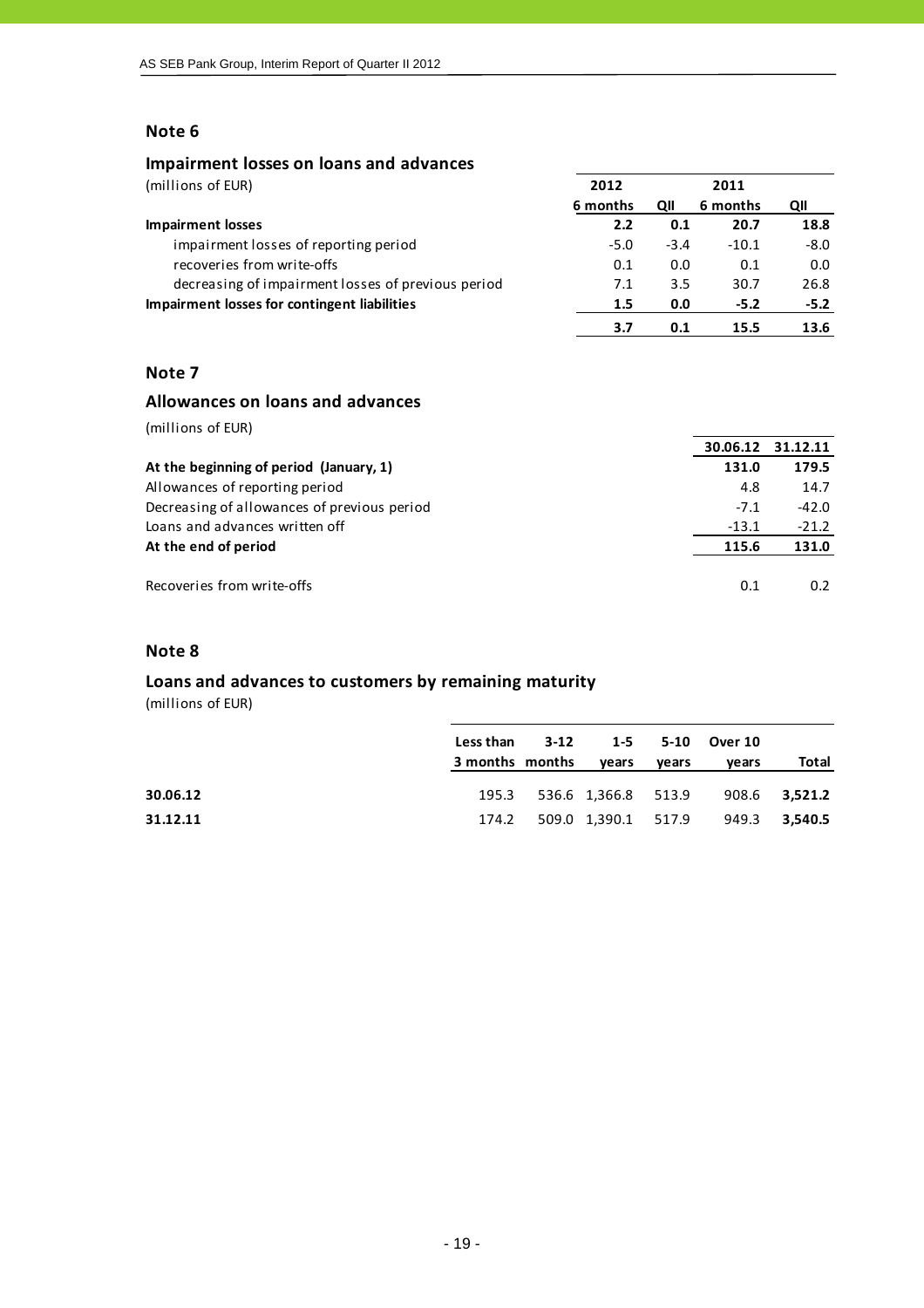#### **Geographic concentration of financial assets and liabilities**

(millions of EUR)

| 30.06.12             | Cash,        |           |         |        |         |          |         |          |          |             |
|----------------------|--------------|-----------|---------|--------|---------|----------|---------|----------|----------|-------------|
|                      | balances     |           |         |        |         |          |         |          |          |             |
|                      | with central |           |         |        |         |          |         |          |          |             |
|                      | bank, loans  |           |         |        |         |          |         |          |          |             |
|                      | and          | Loans and |         |        |         | Due to   |         |          |          |             |
|                      | advances to  | advances  |         |        |         | credit   | Due to  | Other    | Total    | Contin-     |
|                      | credit       | to custo- | Securi- | Other  | Total   | institu- | custo-  | liabili- | liabili- | gent        |
|                      | institutions | mers      | ties    | assets | assets  | tions    | mers    | ties     | ti es    | liabilities |
| Sweden               | 325.3        | 1.5       | 3.1     | 0.3    | 330.2   | 686.5    | 8.1     | 19.0     | 713.6    | 1.3         |
| Estonia              | 71.5         | 3,479.9   | 23.8    | 29.8   | 3,605.0 | 19.3     | 2,107.9 | 92.6     | 2,219.8  | 967.3       |
| United Kingdom       | 0.6          | 1.8       | 0.0     | 0.1    | 2.5     | 1.6      | 17.6    | 0.1      | 19.3     | 0.2         |
| Russia               | 4.9          | 0.4       | 0.0     | 0.1    | 5.4     | 1.2      | 24.3    | 0.0      | 25.5     | 0.1         |
| Germany              | 0.5          | 0.3       | 0.0     | 0.0    | 0.8     | 32.1     | 2.4     | 0.0      | 34.5     | 7.2         |
| <b>United States</b> | 1.3          | 0.5       | 0.7     | 0.0    | 2.5     | 0.3      | 59.0    | 0.1      | 59.4     | 0.1         |
| Canada               | 0.0          | 0.0       | 0.0     | 0.0    | 0.0     | 0.0      | 0.8     | 0.0      | 0.8      | 0.0         |
| Japan                | 0.0          | 0.0       | 0.0     | 0.0    | 0.0     | 0.0      | 0.3     | 0.0      | 0.3      | 0.0         |
| Finland              | 0.0          | 18.3      | 0.0     | 0.5    | 18.8    | 0.0      | 9.4     | 0.5      | 9.9      | 2.8         |
| Latvia               | 5.4          | 0.1       | 0.0     | 0.0    | 5.5     | 13.6     | 3.3     | 0.0      | 16.9     | 0.0         |
| Lithuania            | 1.5          | 0.0       | 0.0     | 0.1    | 1.6     | 0.3      | 2.8     | 0.0      | 3.1      | 0.0         |
| Luxembourg           | 2.4          | 0.0       | 0.0     | 0.8    | 3.2     | 1.1      | 0.0     | 0.0      | 1.1      | 0.0         |
| Netherlands          | 0.0          | 0.5       | 0.0     | 0.0    | 0.5     | 0.0      | 1.8     | 0.0      | 1.8      | 0.0         |
| Other Western Europe | 7.3          | 17.1      | 0.1     | 0.0    | 24.5    | 3.0      | 24.0    | 0.1      | 27.1     | 1.3         |
| Other Eastern Europe | 1.2          | 0.0       | 0.2     | 0.1    | 1.5     | 0.0      | 2.2     | 0.0      | 2.2      | 0.0         |
| Other countries      | 0.0          | 0.8       | 2.1     | 5.5    | 8.4     | 0.1      | 194.7   | 9.4      | 204.2    | 0.8         |
|                      | 421.9        | 3,521.2   | 30.0    | 37.3   | 4,010.4 | 759.1    | 2,458.6 | 121.8    | 3,339.5  | 981.1       |

| 31.12.11             | Cash,<br>balances<br>with central |           |         |        |         |          |         |          |          |             |
|----------------------|-----------------------------------|-----------|---------|--------|---------|----------|---------|----------|----------|-------------|
|                      | bank, loans                       |           |         |        |         |          |         |          |          |             |
|                      | and                               | Loans and |         |        |         | Due to   |         |          |          |             |
|                      | advances to                       | advances  |         |        |         | credit   | Due to  | Other    | Total    | Contin-     |
|                      | credit                            | to custo- | Securi- | Other  | Total   | institu- | custo-  | liabili- | liabili- | gent        |
|                      | institutions                      | mers      | ti es   | assets | assets  | tions    | mers    | ti es    | ti es    | liabilities |
| Sweden               | 403.3                             | 1.6       | 3.1     | 0.3    | 408.3   | 862.8    | 9.8     | 66.8     | 939.4    | 1.3         |
| Estonia              | 88.3                              | 3,496.8   | 22.1    | 19.8   | 3,627.0 | 24.6     | 2,088.8 | 73.0     | 2,186.4  | 695.4       |
| United Kingdom       | 0.4                               | 2.2       | 0.3     | 0.0    | 2.9     | 6.9      | 17.8    | 0.1      | 24.8     | 0.2         |
| Russia               | 2.5                               | 0.4       | 0.0     | 0.0    | 2.9     | 0.4      | 17.2    | 0.0      | 17.6     | 0.1         |
| Germany              | 0.2                               | 0.2       | 0.0     | 0.0    | 0.4     | 33.2     | 2.3     | 0.0      | 35.5     | 7.4         |
| <b>United States</b> | 2.8                               | 0.8       | 0.5     | 0.0    | 4.1     | 0.2      | 51.9    | 0.0      | 52.1     | 0.1         |
| Canada               | 0.0                               | 0.0       | 0.0     | 0.0    | 0.0     | 0.0      | 0.8     | 0.0      | 0.8      | 0.0         |
| Japan                | 0.0                               | 0.0       | 0.0     | 0.0    | 0.0     | 0.0      | 0.4     | 0.0      | 0.4      | 0.0         |
| Finland              | 0.0                               | 19.2      | 0.0     | 0.5    | 19.7    | 0.0      | 8.1     | 0.4      | 8.5      | 2.0         |
| Latvia               | 5.2                               | 0.1       | 0.0     | 0.0    | 5.3     | 17.7     | 1.8     | 0.0      | 19.5     | 0.0         |
| Lithuania            | 1.5                               | 0.0       | 0.0     | 0.1    | 1.6     | 0.3      | 2.1     | 0.0      | 2.4      | 0.0         |
| Luxembourg           | 1.1                               | 0.0       | 0.0     | 0.4    | 1.5     | 0.1      | 0.0     | 0.0      | 0.1      | 0.0         |
| Netherlands          | 0.0                               | 0.5       | 0.0     | 0.0    | 0.5     | 0.0      | 1.3     | 0.0      | 1.3      | 0.0         |
| Other Western Europe | 5.1                               | 18.1      | 0.0     | 0.1    | 23.3    | 2.2      | 14.8    | 0.0      | 17.0     | 1.1         |
| Other Eastern Europe | 0.7                               | 0.0       | 0.2     | 0.0    | 0.9     | 0.0      | 1.9     | 0.0      | 1.9      | 0.0         |
| Other countries      | 0.1                               | 0.6       | 0.2     | 4.7    | 5.6     | 0.1      | 159.8   | 6.1      | 166.0    | 0.0         |
|                      | 511.2                             | 3,540.5   | 26.4    | 25.9   | 4,104.0 | 948.5    | 2,378.8 | 146.4    | 3,473.7  | 707.6       |

Contingent liabilities include here guarantees and pledges, loan commitments, revocable transactions, stand‐by loans, other revocable transactions and are presented in contract amount of contingent liabilities. Securities include here financial assets held for trading, financial assets designated at fair value through profit or loss, available‐for‐sale financial assets, investments in associates.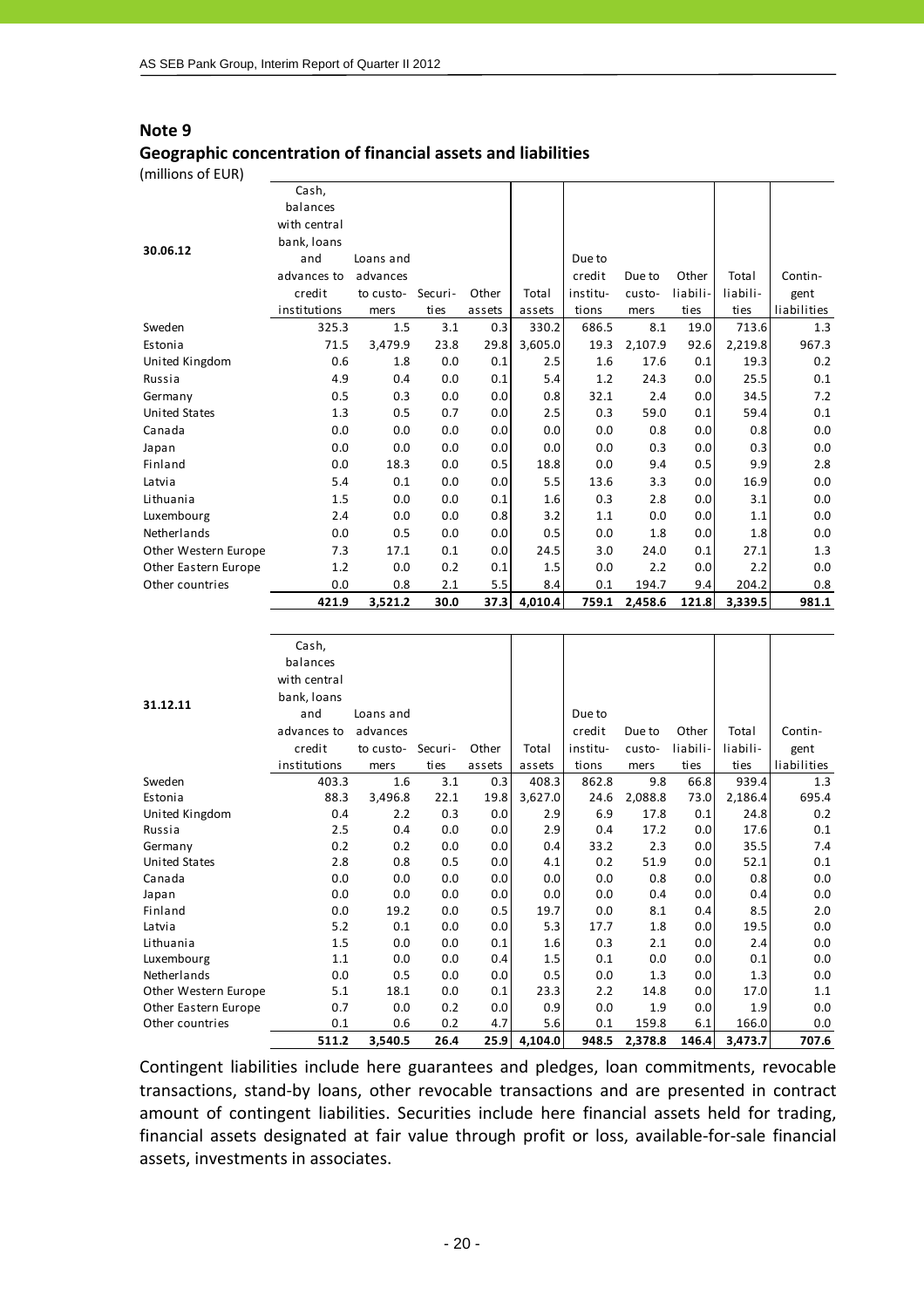# **Concentration of financial assets and liabilities by industry sector**

|                                              | In the statement of financial position                        |                   |                                       |
|----------------------------------------------|---------------------------------------------------------------|-------------------|---------------------------------------|
| 30.06.12                                     | Cash and loans to<br>central bank, credit<br>institutions and |                   | Contin-<br>gent<br><b>liabilities</b> |
|                                              | customers                                                     | <b>Securities</b> |                                       |
| Real estate                                  | 619.9                                                         | 0.1               | 20.9                                  |
| Finance                                      | 426.5                                                         | 4.0               | 14.9                                  |
| Industry                                     | 262.9                                                         | 2.3               | 179.7                                 |
| Trading                                      | 173.3                                                         | 0.0               | 92.5                                  |
| Agriculture, fishing, forestry               | 147.5                                                         | 0.0               | 24.4                                  |
| Transport                                    | 107.7                                                         | 0.0               | 101.5                                 |
| Government and state defence                 | 100.6                                                         | 0.0               | 223.7                                 |
| Energy, gas and steam plants                 | 95.1                                                          | 0.0               | 139.4                                 |
| Administration and assistance                | 53.5                                                          | 0.0               | 7.5                                   |
| Construction                                 | 47.7                                                          | 0.0               | 68.8                                  |
| Health services, social work                 | 46.9                                                          | 0.0               | 8.6                                   |
| Information and telecommunication            | 43.8                                                          | 0.8               | 10.0                                  |
| Hotels, restaurants                          | 39.3                                                          | 0.0               | 0.9                                   |
| Education                                    | 26.3                                                          | 0.0               | 2.0                                   |
| Art, show business, leisure                  | 12.5                                                          | 0.0               | 1.0                                   |
| Water supply, canalisation, waste management | 11.1                                                          | 0.0               | 4.6                                   |
| Professional, science and technical work     | 8.6                                                           | 0.0               | 4.1                                   |
| Mining                                       | 2.4                                                           | 0.0               | 0.2                                   |
| Other government and social services         | 24.2                                                          | 1.0               | 8.7                                   |
| Individuals                                  | 1,808.9                                                       | 0.0               | 67.7                                  |
| Derivatives                                  | 0.0                                                           | 21.8              | 0.0                                   |
| Allowances                                   | $-115.6$                                                      |                   |                                       |
|                                              | 3,943.1                                                       | 30.0              | 981.1                                 |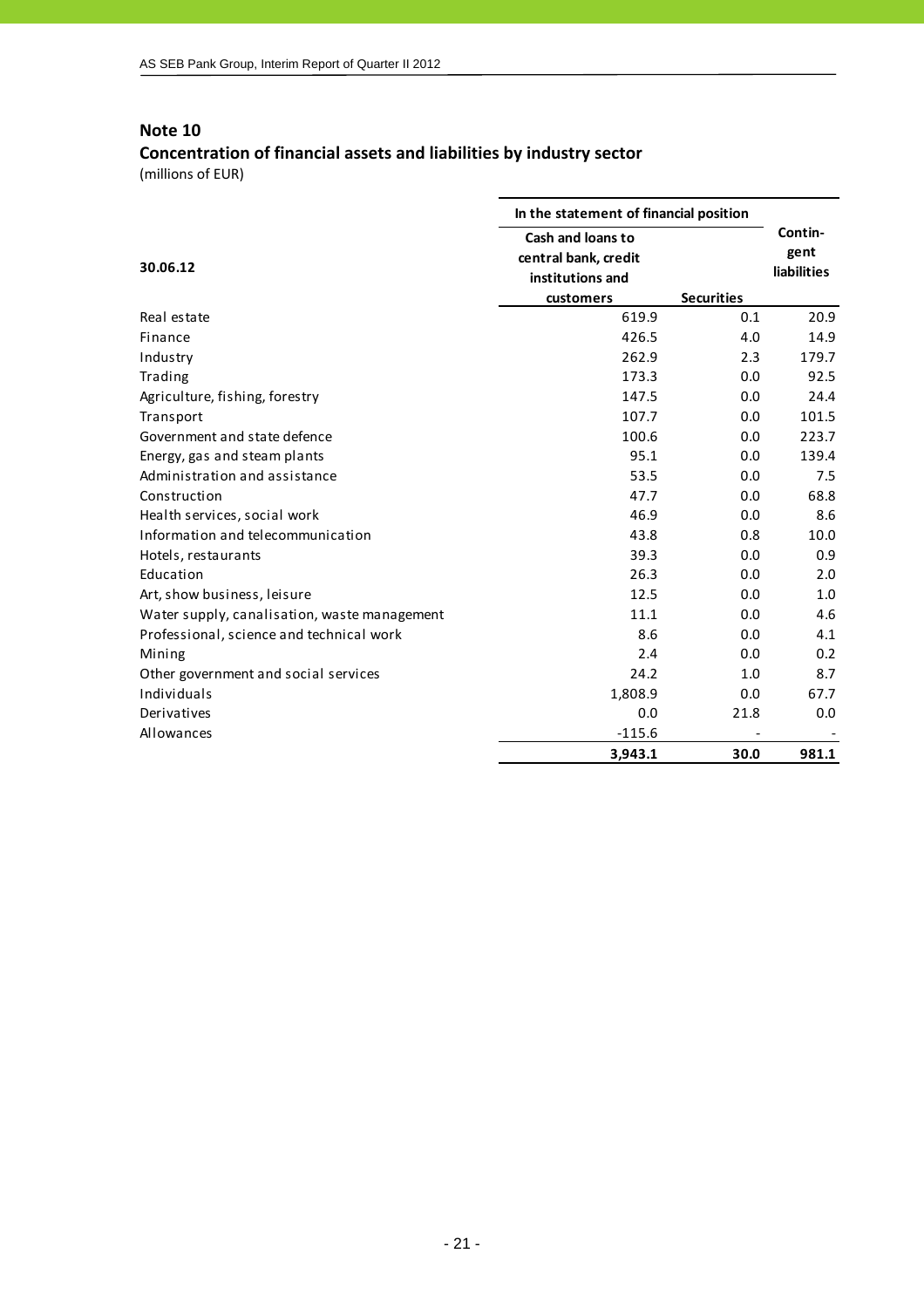|                                              | In the statement of financial position                        |                   |                                       |
|----------------------------------------------|---------------------------------------------------------------|-------------------|---------------------------------------|
| 31.12.11                                     | Cash and loans to<br>central bank, credit<br>institutions and |                   | Contin-<br>gent<br><b>liabilities</b> |
|                                              | customers                                                     | <b>Securities</b> |                                       |
|                                              |                                                               |                   |                                       |
| Real estate                                  | 629.1                                                         | 0.1               | 20.5                                  |
| Finance                                      | 515.6                                                         | 3.9               | 15.4                                  |
| Industry                                     | 259.6                                                         | 1.0               | 154.4                                 |
| Trading                                      | 198.7                                                         | 0.0               | 88.4                                  |
| Energy, gas and steam plants                 | 116.6                                                         | 0.0               | 140.4                                 |
| Agriculture, fishing, forestry               | 109.3                                                         | 0.0               | 12.7                                  |
| Transport                                    | 108.5                                                         | 0.0               | 80.0                                  |
| Government and state defence                 | 106.9                                                         | 0.0               | 21.1                                  |
| Information and telecommunication            | 53.2                                                          | 0.7               | 7.7                                   |
| Hotels, restaurants                          | 46.8                                                          | 0.0               | 0.7                                   |
| Health services, social work                 | 46.4                                                          | 0.0               | 7.1                                   |
| Administration and assistance                | 44.5                                                          | 0.0               | 7.6                                   |
| Construction                                 | 43.2                                                          | 0.0               | 63.2                                  |
| Education                                    | 23.0                                                          | 0.0               | 6.3                                   |
| Art, show business, leisure                  | 15.5                                                          | 0.0               | 0.6                                   |
| Water supply, canalisation, waste management | 12.9                                                          | 0.0               | 4.4                                   |
| Professional, science and technical work     | 9.1                                                           | 0.0               | 3.6                                   |
| Mining                                       | 2.6                                                           | 0.0               | 0.2                                   |
| Other government and social services         | 22.0                                                          | 1.0               | 7.1                                   |
| Individuals                                  | 1,819.2                                                       | 0.0               | 66.2                                  |
| Derivatives                                  | 0.0                                                           | 19.7              | 0.0                                   |
| Allowances                                   | $-131.0$                                                      |                   |                                       |
|                                              | 4,051.7                                                       | 26.4              | 707.6                                 |